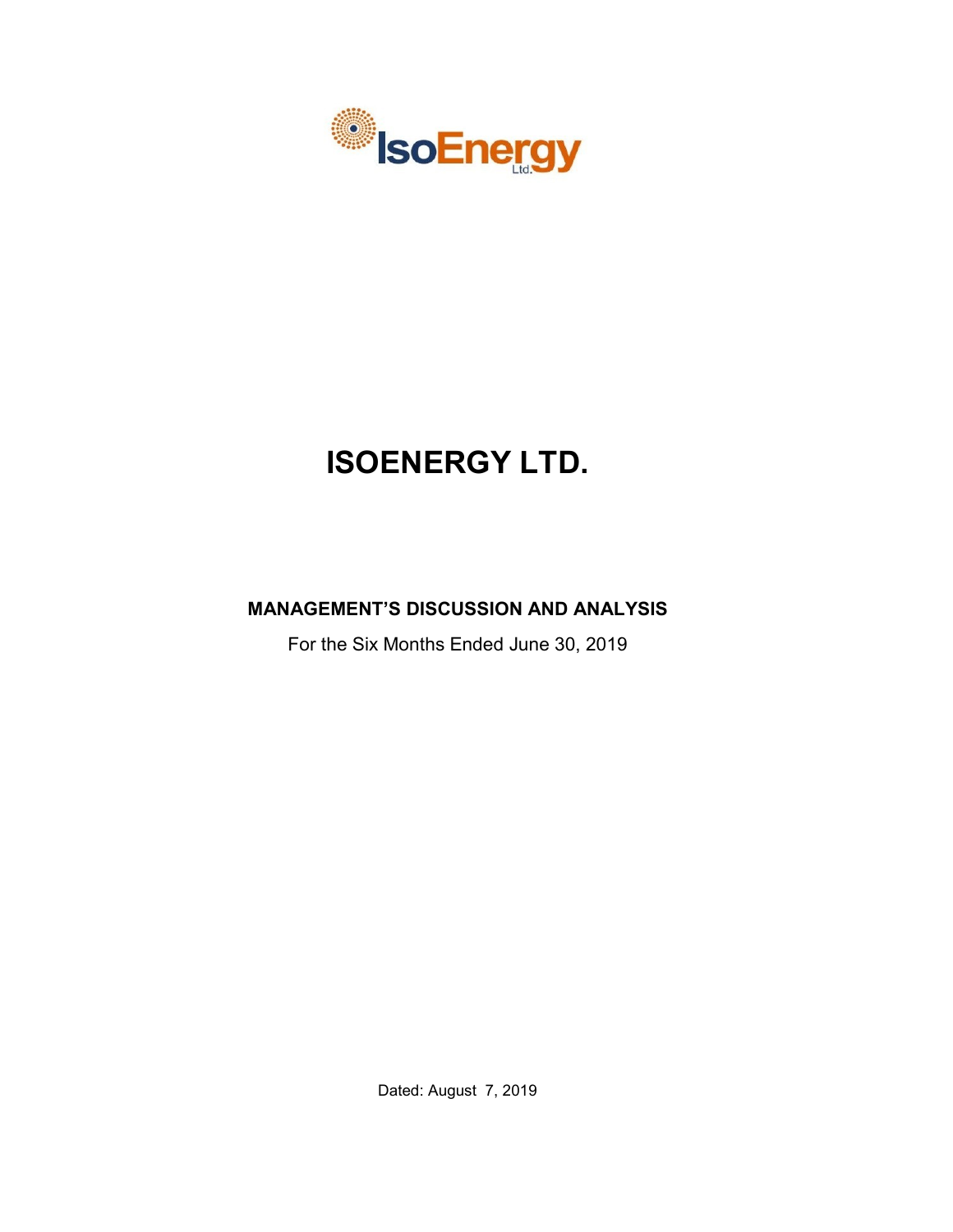# **GENERAL**

This management's discussion and analysis ("**MD&A**") is management's interpretation of the results and financial condition of IsoEnergy Ltd. ("**IsoEnergy**" or the "**Company**") for the six months ended June 30, 2019 and includes events up to the date of this MD&A. This discussion should be read in conjunction with the unaudited condensed interim financial statements for the three and six months ended June 30, 2019 and 2018 and the notes thereto (together, the "**Interim Financial Statements**") and other corporate filings, including the audited financial statements for the year ended December 31, 2018 (the "**Annual Financial Statements**"), all of which are available under the Company's profile on SEDAR at www.sedar.com. All dollar figures stated herein are expressed in Canadian dollars, unless otherwise specified. This MD&A contains forward-looking information. Please see "Note Regarding Forward-Looking Information" for a discussion of the risks, uncertainties and assumptions used to develop the Company's forward-looking information

# **Technical Disclosure**

All scientific and technical information in this MD&A has been reviewed and approved by Mr. Steve Blower, P.Geo., Vice President – Exploration for IsoEnergy. Mr. Blower is a qualified person for the purposes of National Instrument 43-101 *Standards of Disclosure for Mineral Projects ("***NI 43-101***")*. Mr. Blower has verified the sampling, analytical, and test data underlying the information or opinions contained herein by reviewing original data certificates or reviewing the data collection protocols.

For additional information regarding the Company's Radio, Thorburn Lake and Larocque East projects, including its quality assurance and quality control procedures, please see the technical reports entitled "Technical Report for the Radio Project, Northern Saskatchewan" dated effective August 19, 2016,"Technical Report for the Thorburn Lake Project, Northern Saskatchewan" dated effective September 26, 2016, and "Technical Report for the Larocque East Project, Northern Saskatchewan" dated effective May 15, 2019, respectively, in each case, on the Company's profile at [www.sedar.com.](http://www.sedar.com/)

The historical mineral resource estimate at the Mountain Lake project referred to below, was reported in the technical report entitled "Mountain Lake Property, Nunavut" and dated February 15, 2005. This resource is a historical estimate and a qualified person has not done sufficient work to classify the historical estimate as a current mineral resource estimate. As a result, the historical estimate is not being treated as a current mineral resource. However, the Company believes that the historical estimate is relevant and reliable, as it was prepared by a "qualified person" (as defined in NI 43-101) with significant experience with the project, using methods that were standard in the industry.

The historical estimate was prepared with the polygonal method using only intervals greater than 0.1%  $U_3O_8$  with a vertical thickness of at least 1.0 metre. Polygon sides were determined by drawing lines perpendicular to, and one half the distance to each adjacent drill hole. Estimated uranium was then obtained by multiplying the polygon areas by their thickness, a specific gravity of 2.5, and the grade of the drill hole interval. The mineral resource was classified as inferred.

In order to upgrade or verify the historical estimate as a current mineral resource estimate, the Company anticipates that it will need to incorporate the drilling data collected by Triex Minerals Corp. and Pitchstone Exploration Ltd. between 2006 and 2008. There are no more recent estimates available to the Company.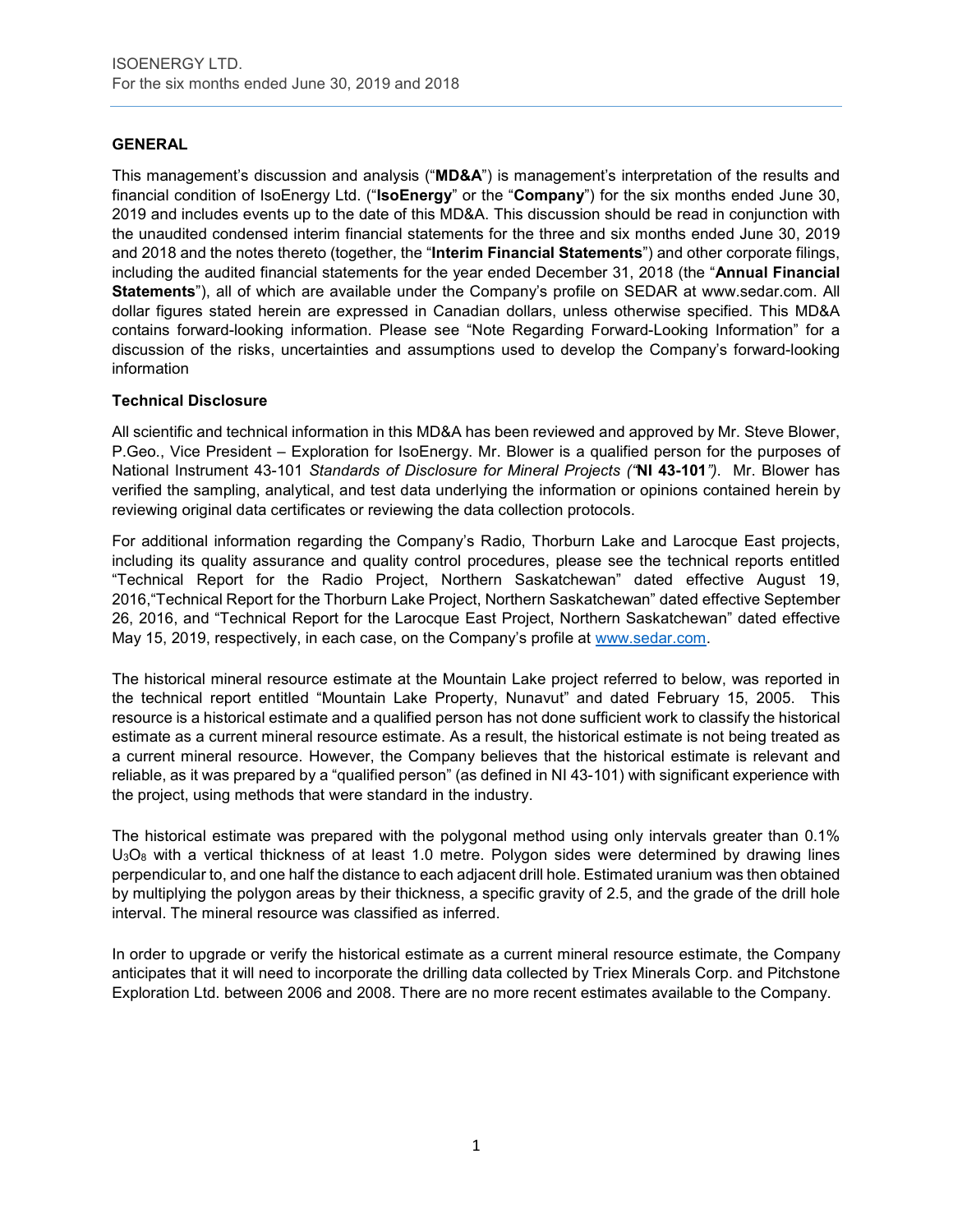# **BACKGROUND**

#### **Overview**

IsoEnergy was incorporated on February 2, 2016 under the *Business Corporations Act* (British Columbia) as a wholly-owned subsidiary of NexGen Energy Ltd. ("**NexGen**") to acquire certain exploration assets of NexGen. NexGen is a Canadian based uranium exploration company focused on the advancement of its Rook 1 Project in the Athabasca Basin, Saskatchewan. On October 19, 2016, IsoEnergy was listed on the TSXV as a Tier 2 Mining Issuer. NexGen's common shares are listed and posted for trading on the Toronto Stock Exchange and NYSE American LLC. As of the date hereof, NexGen holds 53.35% of the outstanding IsoEnergy common shares.

The principal business activity of IsoEnergy is the acquisition and exploration of uranium mineral properties, principally in the Athabasca Basin of Saskatchewan. IsoEnergy's uranium mineral properties are summarized in Table 1 below.

| Table 1 - Summary of Uranium Mineral Properties |
|-------------------------------------------------|
|-------------------------------------------------|

| Area         | <b>Project</b>         | <b>Hectares</b> | <b>Date</b><br><b>Acquired</b> | <b>Acquisition Type</b> | <b>Encumbrances</b>           |
|--------------|------------------------|-----------------|--------------------------------|-------------------------|-------------------------------|
| Saskatchewan | Radio                  | 805             | 2016                           | Spun-out from NexGen    | 2% NSR*                       |
|              | <b>Thorburn Lake</b>   | 2,802           | 2016                           | Spun-out from NexGen    | 1% NSR and 10% Cl**           |
|              | 2Z                     | 354             | 2016                           | Spun-out from NexGen    | 2% NSR*                       |
|              | Carlson Creek          | 759             | 2016                           | Spun-out from NexGen    | 1% NSR and 10% Cl**           |
|              | Madison                | 1,347           | 2016                           | Spun-out from NexGen    | 2% NSR*                       |
|              | North Thorburn         | 1.708           | 2016                           | Purchased               | None                          |
|              | Geiger                 | 12,593          | 2017/8                         | Purchased               | NPI applies to some claims*** |
|              | Fox                    | 1.374           | 2017                           | Staked                  | None                          |
|              | East Rim               | 6.703           | 2017                           | Staked                  | None                          |
|              | Full Moon              | 4,872           | 2017                           | Staked                  | None                          |
|              | Whitewater             | 27,529          | 2018                           | Staked                  | None                          |
|              | Larocque East          | 8,005           | 2018/9                         | Purchased/Staked        | None                          |
|              | <b>Whitewater East</b> | 1,147           | 2018                           | Staked                  | None                          |
|              | subtotal               | 70,520          |                                |                         |                               |
| Nunavut      | Mountain Lake          | 5,625           | 2016                           | Staked                  | None                          |
|              |                        | 76,145          |                                |                         |                               |

\* 2% Net Smelter Royalty ("**NSR**") on minerals other than diamonds, plus a 2% Gross Overriding Royalty on diamonds

\*\* 1% NSR plus a 10% Carried Interest ("**CI**"). The CI can be converted to an additional 1% NSR at the Holder's option.

\*\*\* Sliding scale Net Profits Interest ("NPI") ranging between 0% and 20% applies to a 7.5% interest in certain claims.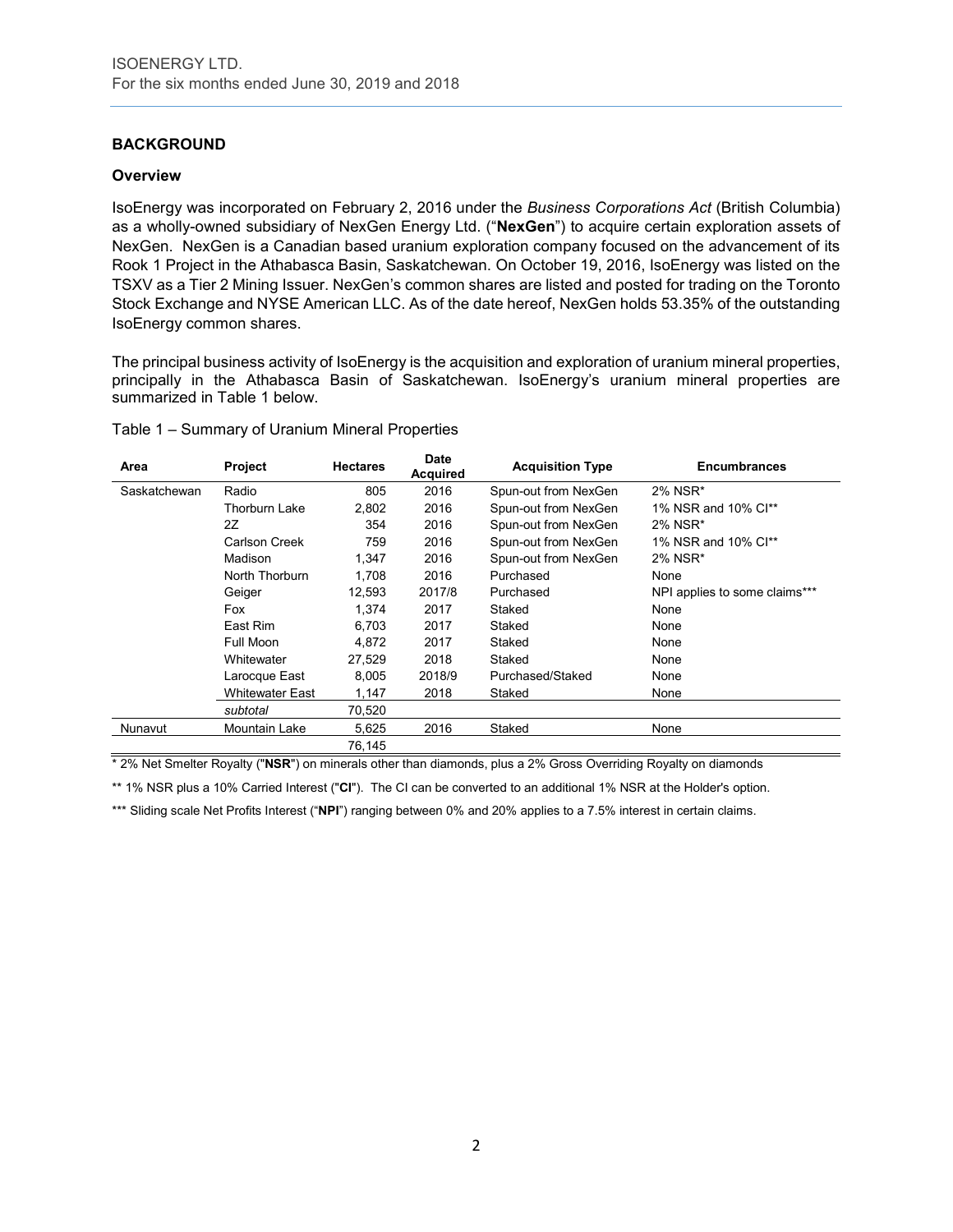Figure 1 shows the location of the Company's properties in Saskatchewan.

Figure 1 – Property Location Map



# **OVERALL PERFORMANCE**

#### **General**

In the three months ended June 30, 2019, the Company carried out exploration work on the Larocque East property in the Athabasca Basin as discussed below under "Discussion of Operations".

As an exploration stage company, IsoEnergy does not have revenues and is expected to generate operating losses. As at June 30, 2019, the Company had cash of \$3,448,058, an accumulated deficit of \$7,864,004 and working capital (defined as current assets less accounts payable and accrued liabilities and current portion of lease liability) of \$3,090,151.

The Interim Financial Statements do not include any adjustments relating to the recoverability and classification of recorded asset amounts and classification of liabilities that might be necessary should the Company be unable to continue as a going concern.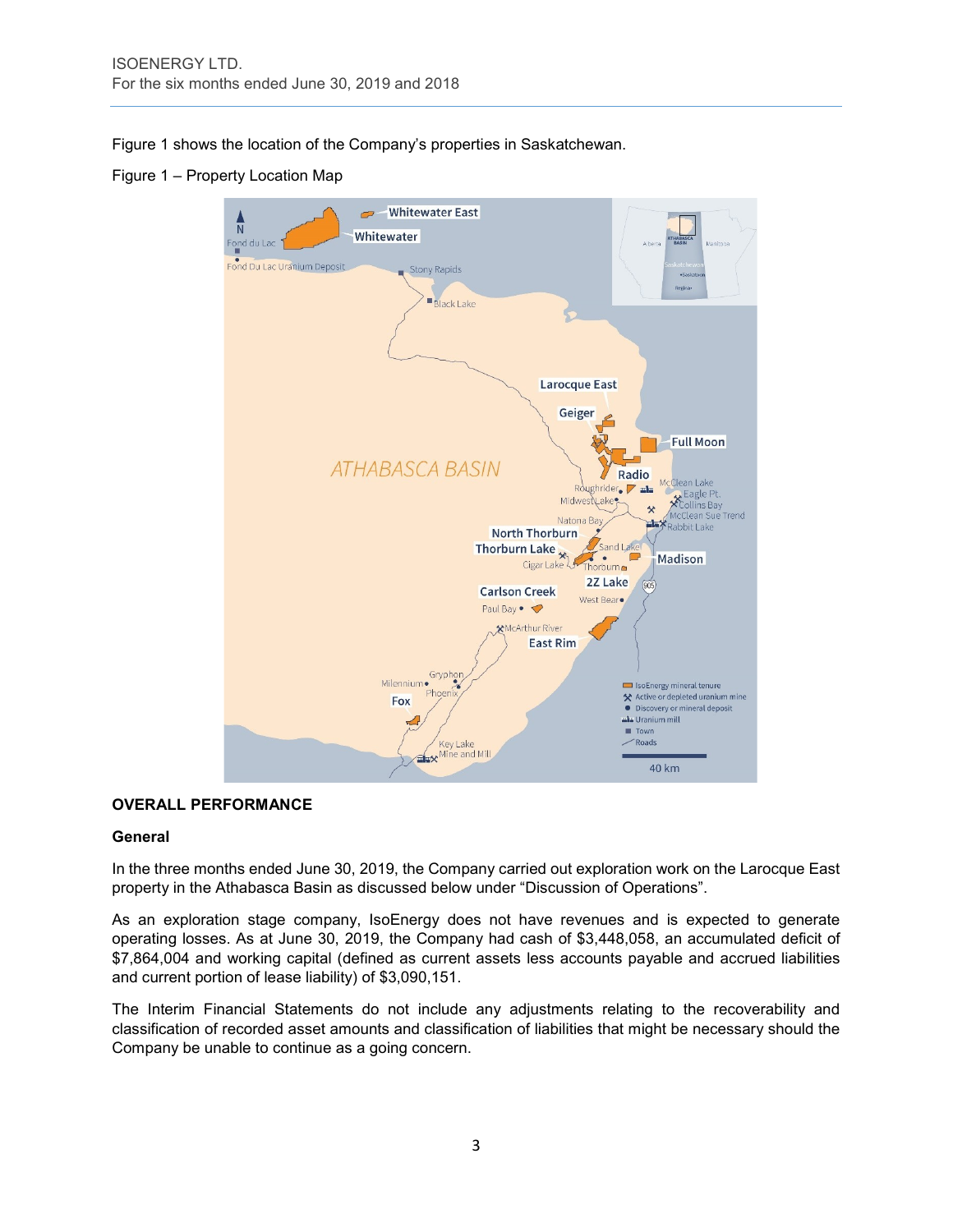# **Industry and Economic Factors that May Affect the Business**

The business of mining for minerals involves a high degree of risk. IsoEnergy is an exploration company and is subject to risks and challenges similar to companies in a comparable stage and industry. These risks include, but are not limited to, the challenges of securing adequate capital, exploration, development and operational risks inherent in the mining industry; changes in government policies and regulations; the ability to obtain the necessary permitting; as well as global economic and uranium price volatility; all of which are uncertain.

The underlying value of the Company's exploration and evaluation assets is dependent upon the existence and economic recovery of mineral reserves and is subject to, but not limited to, the risks and challenges identified above. Changes in future conditions could require material write-downs of the carrying value of the Company's exploration and evaluation assets.

In particular, the Company does not generate revenue. As a result, IsoEnergy continues to be dependent on third party financing to continue exploration activities on the Company's properties. Accordingly, the Company's future performance will be most affected by its access to financing, whether debt, equity or other means. Access to such financing, in turn, is affected by general economic conditions, the price of uranium, exploration risks and the other factors described in the section entitled "Risk Factors" included below.

# **DISCUSSION OF OPERATIONS**

#### **Corporate Activities in 2018**

On January 16, 2018 the Company staked the 25,966-hectare Whitewater property along the north rim of the Athabasca basin.

On March 29, 2018, the Company acquired a 100% interest in 33 mineral claims in the Dawn Lake property constituting the 6,800-hectare Dawn Lake North Block in the Eastern Athabasca Basin of Saskatchewan, in exchange for \$200,000 in cash and 3,330,000 common shares. Dawn Lake North is contiguous with IsoEnergy's the Geiger property and is located 10 kilometres northwest of IsoEnergy's Radio property and 15 kilometres northwest of Orano Canada's McClean Lake uranium mine and mill. It is treated as an expansion of the Geiger property and the combined set of claims are referred to as Geiger. The total area of the expanded Geiger property is 12,593 hectares.

On April 19, 2018, the Company closed a flow-through and non-flow-through non-brokered private placement. The Company issued 1,675,000 flow-through units (the "**FT Units**") at \$0.54 per FT Unit and 3,095,520 non-flow-through units (the "**Units**") at \$0.40 per Unit raising aggregate gross proceeds of \$2,154,708. Each FT Unit consisted of one flow-through common share and one-half of a share purchase warrant (each whole warrant, a "**Warrant**"), with each Warrant entitling the holder to purchase an additional common share for a period of three years at an exercise price of \$0.60. Each Unit consisted of one nonflow-through common share and one-half of a Warrant.

On May 3, 2018, the Company entered into an agreement to acquire a 100% interest in 6 mineral claims constituting the 3,200-hectare Larocque East uranium exploration property in the Eastern Athabasca Basin of Saskatchewan, in exchange for \$20,000 in cash and 1,000,000 common shares (the "**Transaction**"). The Transaction closed May 9, 2018.

Additional staking was carried out to extend the Whitewater property on May 14, 2018. The total area of the Whitewater property is now 27,529 hectares. On the same day a new property called Whitewater East (1,147 hectares) was also acquired through staking.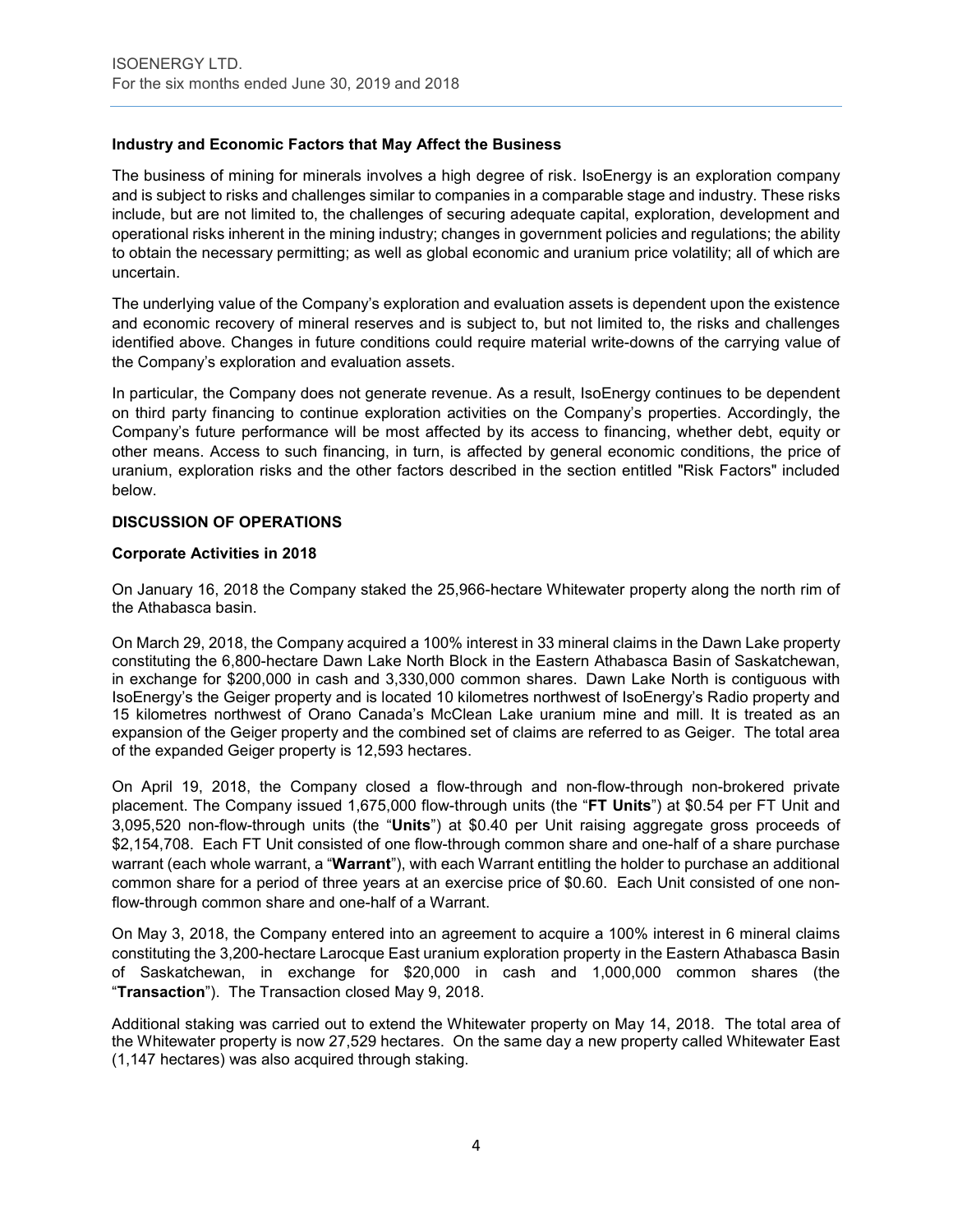On December 20, 2018, the Company issued 9,173,200 flow-through shares of the Company (the "**FT Shares**") at a price of \$0.44 per FT Share for aggregate gross proceeds of approximately \$4,036,208 and 3,999,600 non flow-through common shares at a price of \$0.38 per common share for gross proceeds of approximately \$1,519,848. Share issuance costs were \$396,772, net of \$104,618 of tax. Share issuance costs includes 553,548 brokers' warrants which were valued using the Black-Scholes model.

# **Corporate Activities in 2019**

In the six months ended June 30, 2019 the Company was focused on exploration activities at the Hurricane Zone on the Larocque East property in the Eastern Athabasca as discussed below.

# **Exploration and Evaluation Spending**

During the six months ended June 30, 2019, IsoEnergy established a camp at the Larocque East property, completed a winter drilling program and began a summer drilling program that is underway at the date hereof.

The costs set out below relate almost entirely to work carried out at the Larocque East property.

| <b>Drilling</b>                 | \$1,124,574 |
|---------------------------------|-------------|
| Geological and geophysical      | 319,745     |
| Labour and wages                | 300,960     |
| <b>Geochemistry and assays</b>  | 99,239      |
| <b>Camp costs</b>               | 447,624     |
| <b>Travel and other</b>         | 46,800      |
| <b>Cash expenditures</b>        | \$2,338,942 |
| <b>Share-based compensation</b> | 56,199      |
| <b>Depreciation</b>             | 3,986       |
| <b>Total expenditures</b>       | \$2,399,127 |

During the year ended December 31, 2018, IsoEnergy completed a winter drill program at the Geiger property and then completed a summer drill program at the Geiger property, which included one drill hole on the newly acquired Larocque East property. Additionally, a program of airborne radiometric/magnetic geophysical surveying was completed at the Whitewater property.

|                                   | Geiger        | Larocque<br>East | Whitewater | <b>Other</b> | Total       |
|-----------------------------------|---------------|------------------|------------|--------------|-------------|
| <b>Drilling</b>                   | \$<br>970.350 | \$112,199        | \$         | \$21,412     | \$1,103,961 |
| <b>Geological and geophysical</b> | 1.475         | 14.640           | 132.994    | 2.898        | 152,007     |
| <b>Labour and wages</b>           | 305,717       | 308.065          | 39.643     | 40.184       | 693,609     |
| <b>Geochemistry and assays</b>    | 92,035        | 12.181           |            |              | 104,216     |
| <b>Camp costs</b>                 | 126,829       | 15.241           |            |              | 142,070     |
| <b>Travel and other</b>           | 42,314        | 15,992           | 10.907     | 2,995        | 72,208      |
| <b>Cash expenditures</b>          | 1,538,720     | 478,318          | 183.544    | 67.489       | 2,268,071   |
| <b>Stock-based compensation</b>   | 110.348       | 111.195          | 14.309     |              | 235,852     |
| <b>Depreciation</b>               | 11.295        | 6.322            |            |              | 17,617      |
| <b>Total expenditures</b>         | \$1.660.363   | \$595.835        | \$197.853  | \$67.489     | \$2.521.540 |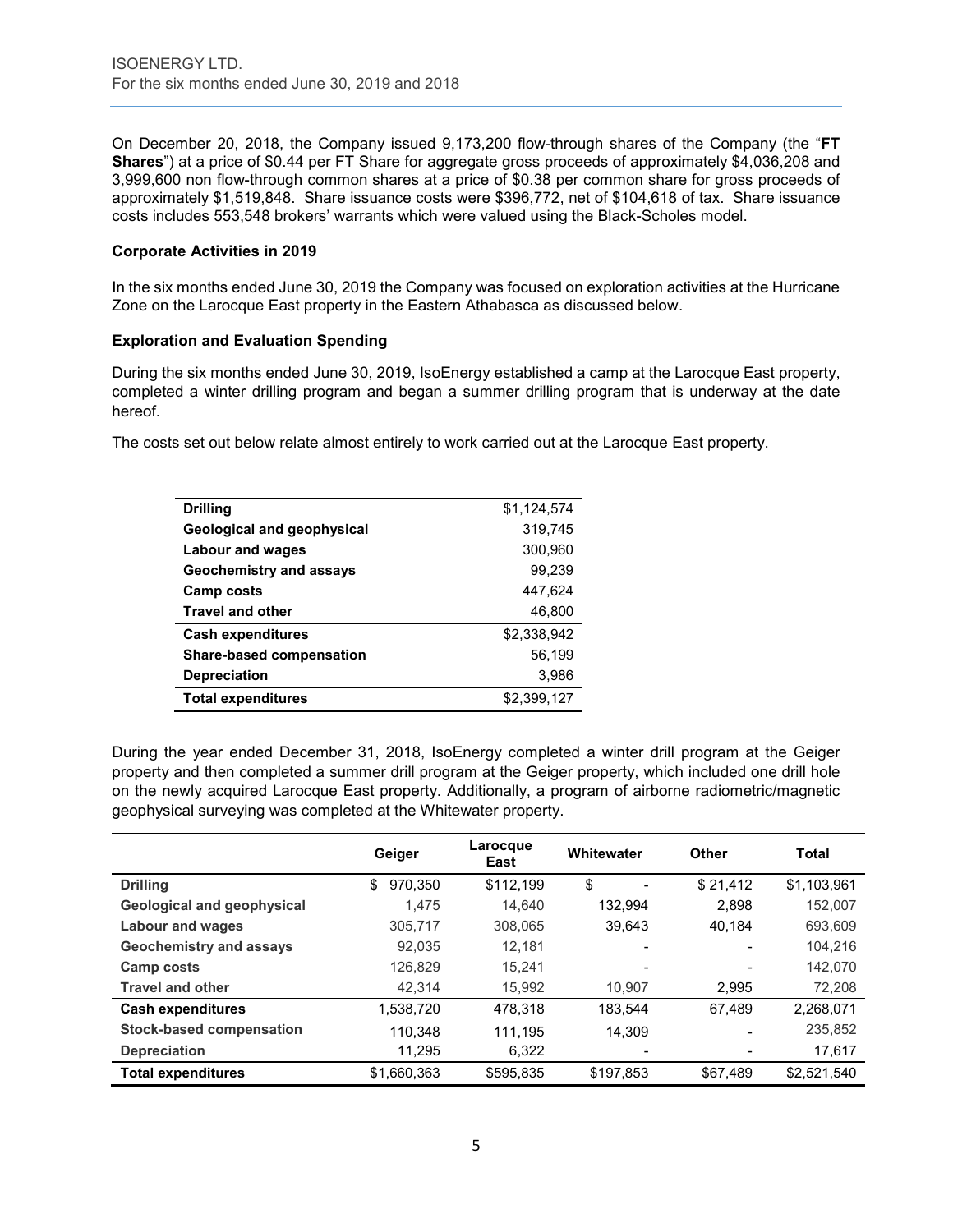A description of exploration activities during the six months ended June 30, 2019 and the year ended December 31, 2018 is set forth below.

#### Larocque East Drilling – Summer 2019

On June 18, 2019, IsoEnergy initiated a 16 hole, 6,700 metre program of core drilling at Larocque East to follow up on the positive results from the Winter 2019 drilling program. By the end of June, a total of 1,187 metres in two complete holes (LE19-14B and LE19-15) and one partially completed hole (LE19-16A) had been drilled. Drill hole LE19-14B intersected significant uranium mineralization from 323.0-329.5m and drill hole LE19-15 intersected several faults that are likely controlling uranium mineralization on a new section drilled 100 metres east of previous drilling.

Subsequent to the quarter end, six drill holes (LE19-16A, LE19-17, LE19-18, LE19-18C, LE19-19 and LE19-20) were completed. Drill hole LE19-16A intersected a thick zone of strong uranium mineralization (315.5-322.5m) on section 4635E. It was followed up to the south with drill hole LE19-17 which encountered strong sandstone alteration but no significant uranium mineralization. Drill holes LE19-18 and LE19-18C1 intersected strong uranium mineralization over significant thicknesses on section 4735E, following up the basement faults intersected by drill hole LE19-15. Drill hole LE19-19 was drilled as an aggressive 250 metre step-out east of section 4735E. It was designed to intersect the unconformity north of the Hurricane zone trend and locate the key faults that underlie the zone. It was successful in this regard and will be followed up with additional drilling. Finally, drill hole LE19-20 was completed to the north of LE19-18C1 on the 4735E section. Although strongly altered, the drill hole did not intersect significantly elevated radioactivity.

#### East Rim and Full Moon Airborne Geophysical Surveying – Summer 2019

Subsequent to June 30, 2019, two Versatile Time Domain Electromagnetic (VTEM-Plus) airborne geophysical surveys were carried out, one each at the East Rim and Full Moon properties. The surveying totaled 1,291 line-kilometres; 547 line-kilometres at Full Moon and 744 line-kilometres at East Rim. Data processing and interpretation is underway.

#### Larocque East DC-Resistivity Geophysical Surveying - Spring 2019

A program of DC-Resistivity ground geophysical surveying was completed during the period April to June, 2019. Approximately 54 line-km of surveying was completed on 20 survey lines spaced 200m apart covering the western half of the Larocque conductor system on the Larocque East property. The survey successfully tracks the Larocque conductor system east of the Hurricane zone and highlights several areas with apparent sandstone breaches that may be indicative of enhanced sandstone alteration.

#### Larocque East Drilling – Winter 2019

During the period January to March 2019, IsoEnergy completed a 5,046 metre, 12-hole drilling campaign on the Larocque East property. The program was designed to evaluate the potential for expansion of the Hurricane Zone mineralization discovered in the summer of 2018. The program was successful, as 11 of the 12 drill holes intersected significant uranium mineralization. Results include several high-grade intersections, including 3.5 metres  $@$  10.4% U<sub>3</sub>O<sub>8</sub> in drill hole LE19-02, 4.0 metres  $@$  3.8% U<sub>3</sub>O<sub>8</sub> in drill hole LE19-06, 4.5 metres  $@$  4.2% U<sub>3</sub>O<sub>8</sub> in drill hole LE19-09 and 8.5 metres  $@$  3.2% U<sub>3</sub>O<sub>8</sub> in drill hole LE19-12. The zone now extends at least 150 metres long and 38 metres wide and is up to 8.5 metres thick. Additional drilling to determine the size and grade of the mineralized body is warranted.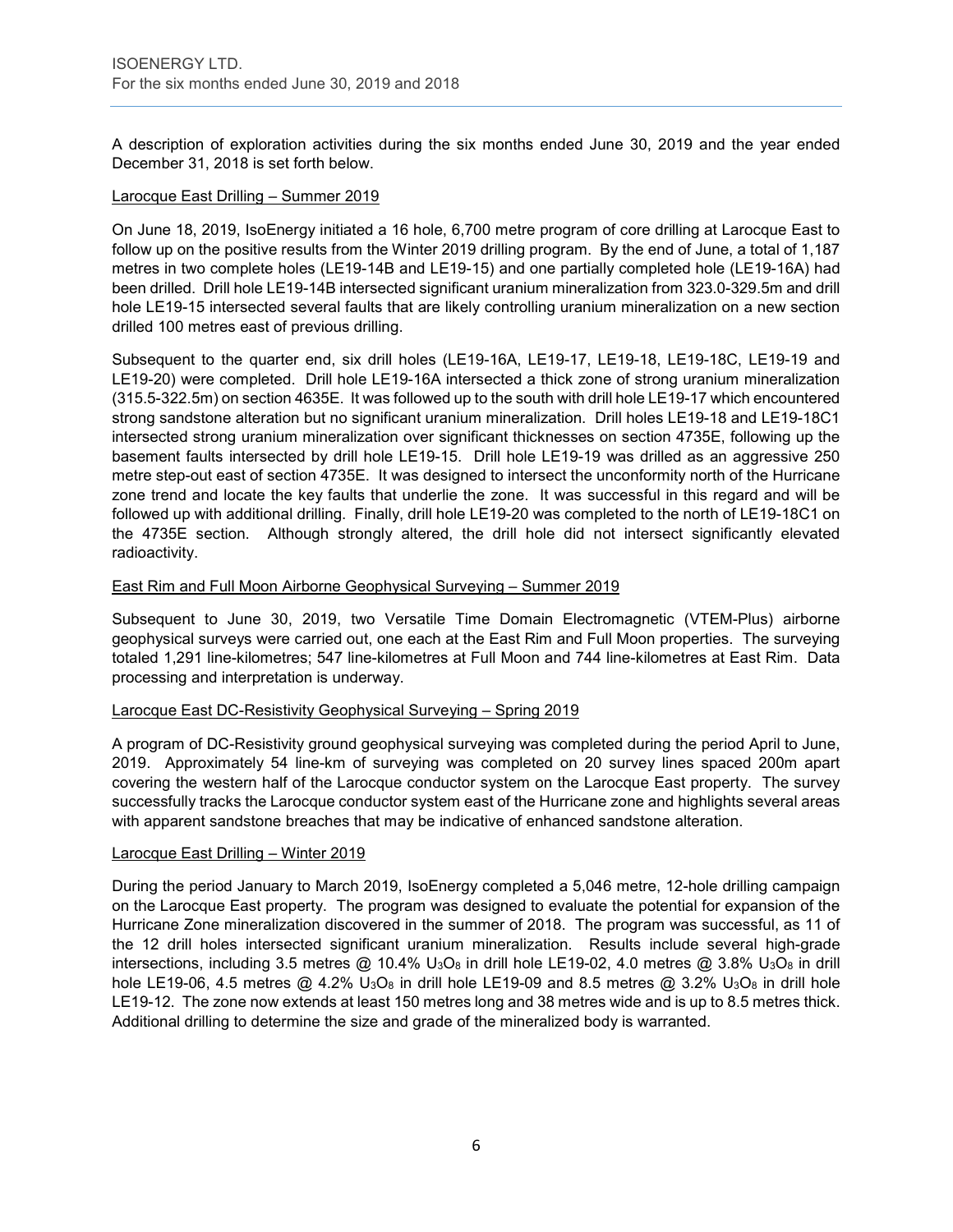# Geiger and Larocque East Drilling – Summer 2018

IsoEnergy completed a summer helicopter supported drilling program at the Geiger and Larocque East properties in July, 2018. The program consisted of 2,366 metres of core drilling in seven drill holes at Geiger, followed by 550 metres of core drilling in one drill hole at Larocque East. At the Geiger property there were two main target areas in the general vicinity of the mineralization observed in winter 2018 drill holes GG18-08 and GG18-09, discussed below under *Geiger – Winter 2018*. None of the Geiger property summer 2018 drill holes were significantly mineralized.

One drill hole (the final drill hole of the summer program), LE18-01A, was completed near the western boundary of the Larocque East property and was significantly mineralized. This new discovery has been named the Hurricane Zone. Mineralization within a broad 8.5-metre-long interval of elevated radioactivity straddles the sub-Athabasca unconformity and consists of fracture controlled and disseminated pitchblende with hematite and clay from 338.5-347.0 metres. An off-scale subinterval from 345.0-346.0 metres that includes semi-massive pitchblende averages  $6.45\%$  U<sub>3</sub>O<sub>8</sub> over 1.0m. The highest assay was 0.5 metres of 8.20% U3O8 from 345.0-345.5 metres.

# Geiger – Winter 2018

During the period January to March, 2018, IsoEnergy completed a program of core drilling at the Geiger property. Drilling totalled 3,411 metres in nine drill holes. A narrow zone of elevated radioactivity was intersected in drill hole GG18-08 and a thicker zone of weakly elevated radioactivity was intersected in drill hole GG18-09. These are described in more detail below.

# *Drill Hole GG18-08*

Elevated radioactivity in drill hole GG18-08 was intersected within basement pelitic gneiss, approximately 15 metres beneath the base of the Athabasca sandstone. The radioactive interval returned 2.0 metres  $(271.2-273.2 \text{ metres})$  of  $0.11\%$  U<sub>3</sub>O<sub>8</sub>, 2,227 ppm V, 580 ppm Ni, 407 ppm Co, and 1.5 g/t Ag. The interval includes 0.2 metres (271.2-271.4 metres) of 0.35% U<sub>3</sub>O<sub>8</sub>, 9,320 ppm V, 2,060 ppm Ni, 1,560 ppm Co, and 5.9 g/t Ag. Drill hole GG18-08 is a 50 metre step-out along-strike to the northeast from historic mineralized drill hole HL-76. HL-76 intersected 0.65% U3O8 over 0.1 metres in basement gneiss approximately 43 metres beneath the base of the Athabasca sandstone. GG18-08 is the furthest hole to the northeast along the northeast trending HL11S conductor. According to historical geophysical surveys, the HL11S conductor might extend up to 2.5 kilometres to the northeast beyond GG18-08.

# *Drill Hole GG18-09*

Drill hole GG18-09 is located 1.7 kilometres southwest of drill hole GG18-08. The elevated radioactivity in GG18-09 is relatively thick and straddles the sub-Athabasca unconformity. Within the 19.3 metre interval of elevated radioactivity, a 15.0 metre interval (207.0 to 222.0 metres) averages 0.03%  $U_3O_8$ , 2,600 ppm Cu, 998 ppm Ni, 943 ppm Zn and 2.4 g/t Ag. This broad interval includes individual samples with up to 14,700 ppm Cu, 3,130 ppm Ni, 407 ppm Co, 3,670 ppm Zn and 6.4 g/t Ag. The zone of elevated radioactivity is associated with well developed and locally massive clay alteration and significant core loss. Drill hole GG18-09 is a 50 metre step-out along-strike to the southwest from historic mineralized drill hole HL-50. HL-50 intersected 2.7%  $U_3O_8$  over 1.2 metres in basement gneiss just beneath the base of the Athabasca sandstone.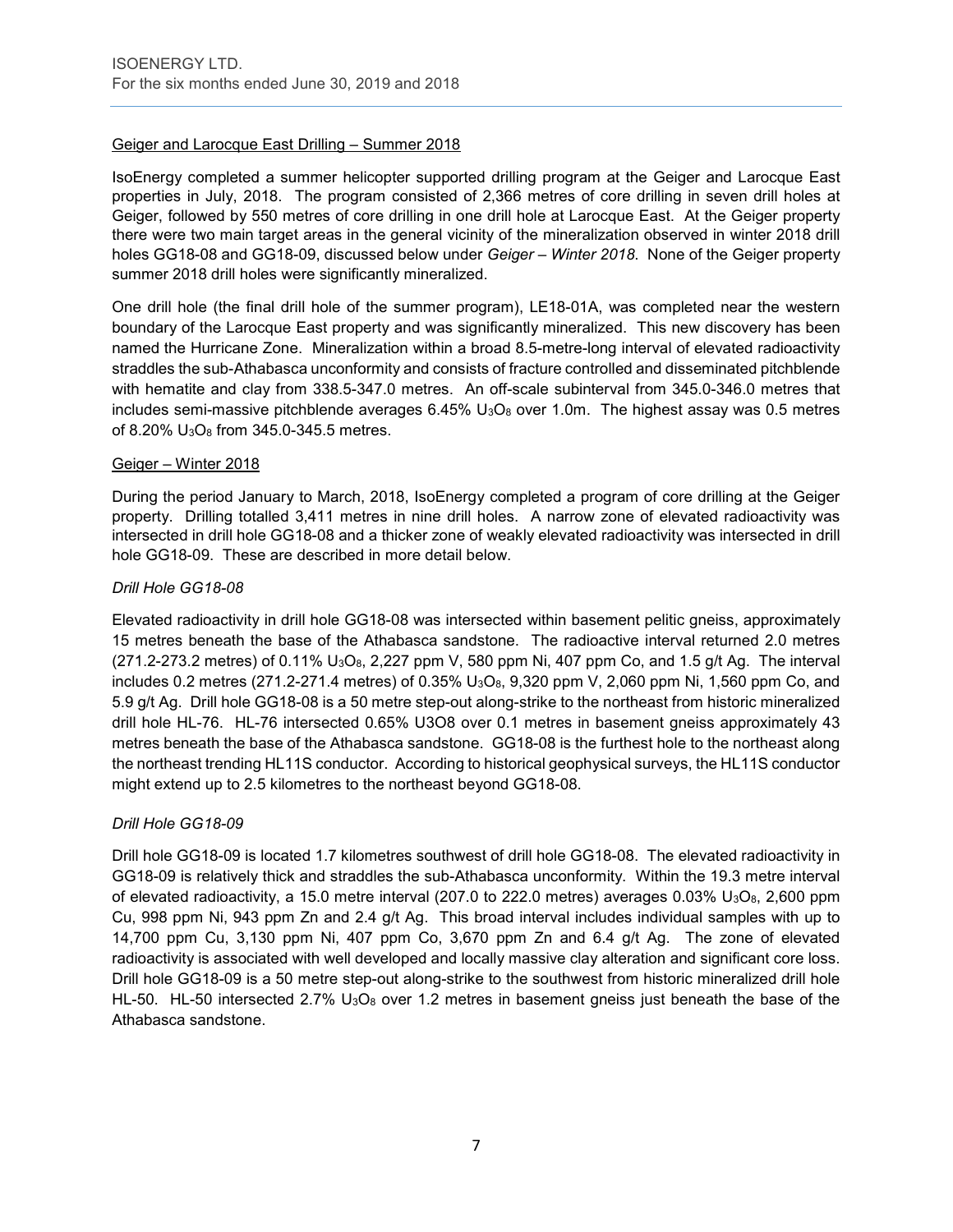# **Outlook**

The Company intends to actively explore all of its projects as and when funds permit. The nature and extent of further exploration on any of the Company's properties however will depend on the results of completed exploration activities, an assessment of its recently acquired properties and the Company's financial resources.

As of the date hereof, the Company's exploration priorities are the Larocque East, Geiger, Thorburn Lake and Radio properties.

Additional core drilling later in 2019 and/or early in 2020 may be required at the Larocque East property to follow-up on the results from the on-going summer drilling program.

Airborne geophysical surveying is planned for the summer of 2019 on its East Rim and Full Moon properties to aid in the development of drilling targets.

Several exploration activities are planned in the future, but are not currently scheduled due to the Company's current focus on the Hurricane Zone drilling at Larocque East. These activities include additional exploration drilling on several target areas at the Geiger property. Future work on the Thorburn Lake property will include follow-up drilling in the area of TBN17-23 and 27, drill evaluations of other geophysical anomalies generated in 2016 and geophysical anomalies generated by the survey recently completed in 2017. At Radio, additional drilling is required to continue to evaluate high priority geophysical targets on the property.

#### **SELECTED FINANCIAL INFORMATION**

Management is responsible for the Interim Financial Statements referred to in this MD&A. The Audit Committee of the Company's Board of Directors has been delegated the responsibility to review and approve the Interim Financial Statements and MD&A.

The Interim Financial Statements have been prepared in accordance with IAS 34, Interim Financial Reporting, and should be read in conjunction with IsoEnergy's Annual Financial Statements, which have been prepared in accordance with International Financial Reporting Standards ("**IFRS**") as issued by the International Accounting Standards Board ("**IASB**"). Based on the nature of the Company's activities, both presentation and functional currency is Canadian dollars.

The Company's Interim Financial Statements have been prepared using IFRS applicable to a going concern, which assumes that the Company will be able to realize its assets and discharge its liabilities in the normal course of business for the foreseeable future. The ability of the Company to continue as a going concern is dependent on its ability to obtain financing and achieve future profitable operations.

#### **Results of Operations**

During the six months ended June 30, 2019, the Company capitalized \$2,399,127 of exploration costs to exploration and evaluation assets compared to \$2,521,540 in the year ended December 31, 2018. The costs of these activities are capitalized to exploration and evaluation assets and are described in the Discussion of Operations section above.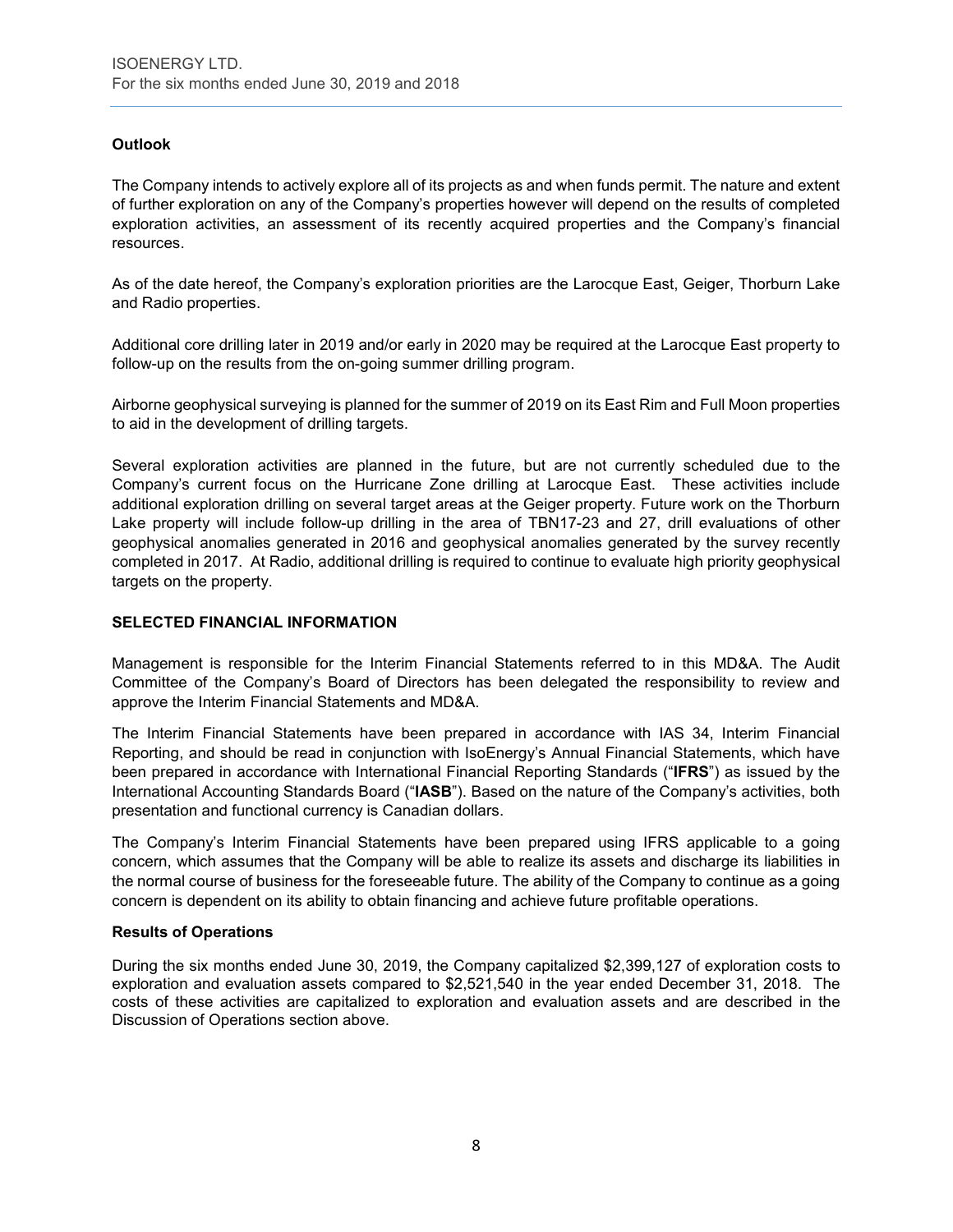The following financial data is derived from the Interim Financial Statements and should be read in conjunction with IsoEnergy's Interim Financial Statements.

|                                                                   | For the three months ended June 30 |                  | For the six months ended June 30 |                  |  |
|-------------------------------------------------------------------|------------------------------------|------------------|----------------------------------|------------------|--|
|                                                                   | 2019                               | 2018             | 2019                             | 2018             |  |
| <b>General and administrative costs</b>                           |                                    |                  |                                  |                  |  |
| Share-based compensation<br>Administrative salaries, contract and | \$<br>63,287                       | \$<br>(16, 706)  | \$<br>126,385                    | \$<br>116,896    |  |
| director fees                                                     | 144,131                            | 146,415          | 305,767                          | 323,294          |  |
| Investor relations                                                | 103,942                            | 25,845           | 208,256                          | 92,096           |  |
| Office and administrative                                         | 35,446                             | 29,484           | 81,890                           | 71,500           |  |
| Professional fees                                                 | 29,356                             | 78,176           | 89,844                           | 114,108          |  |
| Travel                                                            | 45,388                             | 32,207           | 71,204                           | 68,279           |  |
| Public company costs                                              | 25,276                             | 29,216           | 46,228                           | 68,584           |  |
| Depreciation expense                                              | 15,173                             | 1,076            | 30,346                           | 2,152            |  |
| <b>Total general and administrative</b><br>costs                  | (461, 999)                         | (325, 713)       | (959, 920)                       | (856, 909)       |  |
| Interest income                                                   | 19,166                             | 7,972            | 37,118                           | 14,909           |  |
| Interest on lease liability                                       | (3, 124)                           |                  | (6, 318)                         |                  |  |
| Rental income                                                     | 7,577                              |                  | 15,153                           |                  |  |
| Loss from operations<br>Deferred income tax recovery              | (438, 380)                         | (317, 741)       | (913, 967)                       | (842,000)        |  |
| (expense)                                                         | (12, 134)                          | 62,605           | (89, 415)                        | 53,573           |  |
| Loss and comprehensive loss                                       | \$<br>(450, 514)                   | \$<br>(255, 136) | \$<br>(1,003,382)                | \$<br>(788, 427) |  |

During the three and six months ended June 30, 2019, the Company recorded a loss of \$450,514 and \$1,003,382, respectively compared to \$255,136 and \$788,427 in the three and six months June 30, 2018. The loss in the six months ended June 30, 2019 was \$214,955 higher than in the six months June 30, 2018 due primarily to higher investor relations costs and a negative movement in the deferred tax recovery (expense). The loss in the three months ended June 30, 2019 was \$195,378 higher than in the three months June 30, 2018 due to the reasons set out above as well as higher stock-based compensation.

In the three months ended June 30, 2019 the Company adopted IFRS 16 – Leases ("**IFRS 16**") as discussed in "Changes in Accounting Policies" below. As the liability relating to the office rent is now recorded on the balance sheet, with an offsetting right-of-use asset, the impact on the statement of loss is to reduce rent expense and increase depreciation and interest expense. The recorded liability is discounted resulting in interest on the lease liability. In addition, IsoEnergy sub-leases a portion of its office space. Prior to the adoption of IFRS 16, as the leaseholder, it netted the rent received against rent expense. With the adoption of IFRS 16 it is recorded as rental income.

#### **General and administrative costs**

Share-based compensation charged to the statement of loss and comprehensive loss was \$63,287 and \$126,385 in the three and six months ended June 30, 2019, respectively, compared to (\$16,706) and \$116,896 in the three and six months ended June 30, 2018, respectively. In the three and six months ended June 30, 2018, 235,000 options were forfeited resulting in a reversal of \$96,202 of charges recorded in prior periods. The stock-based compensation expense is a non-cash charge calculated using the graded vesting method of the Black-Scholes values. Stock options granted to directors, consultants and employees vest over two years with the corresponding share-based compensation expense being recognized over this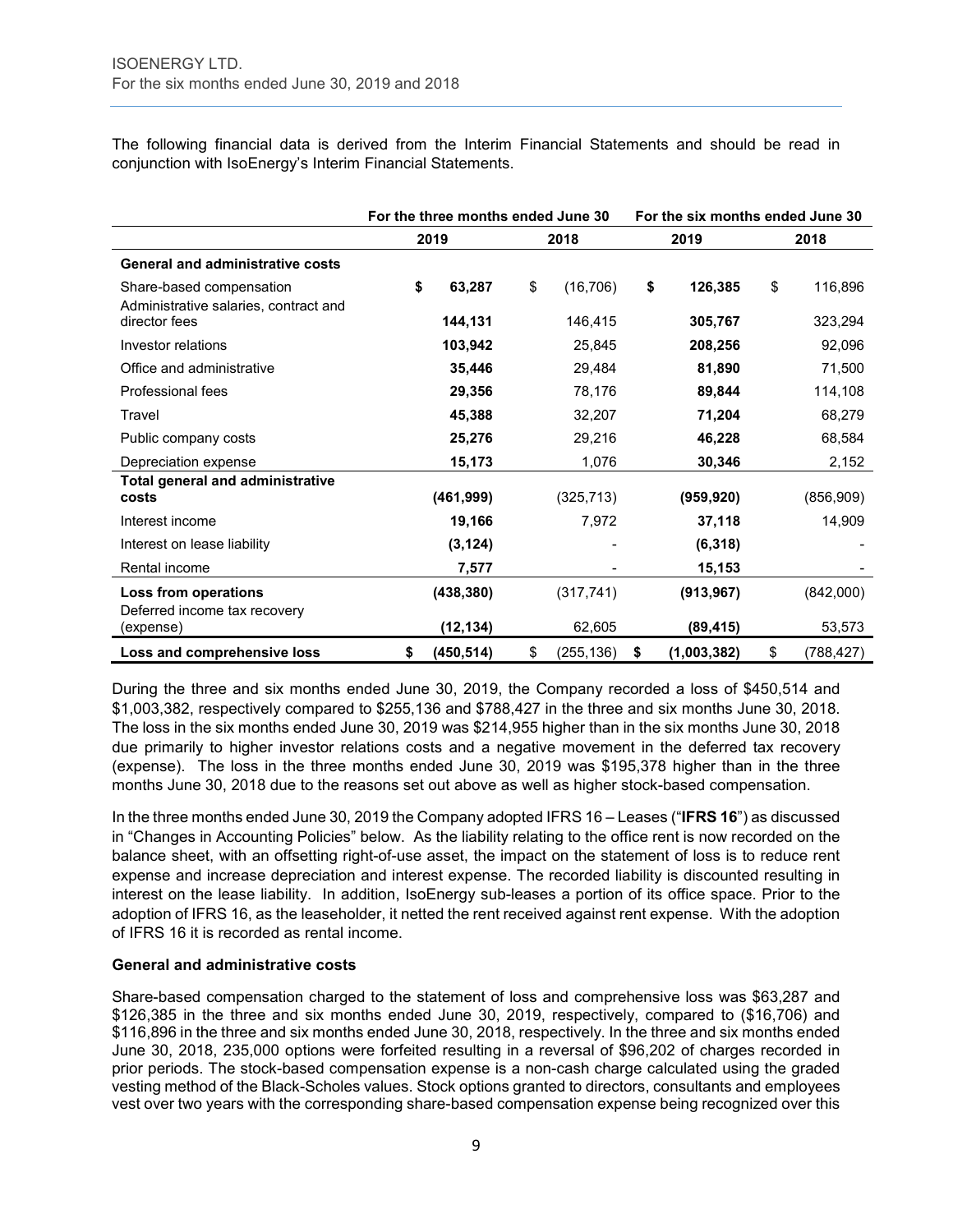period. Variances in share-based compensation expense are expected from period to period depending on many factors, including whether options are granted in a period and whether options have fully vested or have been cancelled in a period. In the six months ended June 30, 2019 there were 100,000 options granted compared to 440,000 options granted in the six months ended June 30, 2018 there.

Administrative salaries and directors' fees at \$144,131 and \$305,767 for the three and six months ended June 30, 2019, respectively were lower than the three and six months ended June 30, 2018 which were \$146,415 and \$323,294, respectively due to a reduction in the number of directors and employees early in the second quarter of 2018.

Investor relations expenses were \$103,942 and \$208,256 for the three and six months ended June 30, 2019, respectively compared to \$25,845 and \$92,096 in the three and six months ended June 30, 2018, respectively and related primarily to costs incurred in communicating with existing and potential shareholders. The costs were higher in 2019 due to increased investor relations activity in an improving uranium market and positive drilling results reported by the Company.

Office and administrative expenses were \$35,446 and \$81,890 for the three and six months ended June 30, 2019, respectively, compared to \$29,484 and \$71,500 in the three and six months ended June 30, 2018, respectively, and consisted of office operating costs, Part XII.6 tax, and other general administrative costs. Other general administrative expenses included communication, professional membership dues, bank charges and staff training. The Part XII.6 tax in the three and six months ended June 30, 2019 was \$11,986 and \$21,533, respectively compared to \$2,736 and \$2,736 in the three and six months ended June 30, 2018, respectively and relates to a tax on flow through funds raised in the prior year but not yet spent. This increase was offset by a reduction in the rent expense due to the adoption of IFRS 16, from \$17,875 and \$32,346 in the three and six months ended June 30, 2018, respectively, to \$9,825 and \$15,738 in the three and six months ended June 30, 2019, respectively.

Professional fees were \$29,356 and \$89,844 for the three and six months ended June 30, 2019, respectively compared to \$78,176 and \$114,108 for the three and six months ended June 30, 2018, respectively. Professional fees consisted of legal fees related to the Company's business development activities, as well as accounting and tax fees related to regulatory filings. The amounts vary depending on the business development activities.

Travel expenses were \$45,388 and \$71,204 for the three and six months ended June 30, 2019, respectively, compared to \$32,207 and \$68,279 in the three and six months ended June 30, 2018, respectively. Travel expenses relate to business development and general corporate activities and amounts vary depending on projects and activities being undertaken.

Public company costs were \$25,276 and \$46,228 for the three and six months ended June 30, 2019, respectively, compared to \$29,216 and \$68,584 in the three and six months ended June 30, 2018, respectively, and consisted primarily of costs associated with the Company's continuous disclosure obligations, listing fees, transfer agent costs, press releases and other shareholder communications. The listing fees were higher in the first quarter of 2018 due to the initial fees associated with allowing IsoEnergy's shares to trade through the Depository Trust Company in the United States which improves liquidity for investors in the United States.

Depreciation expense was \$15,173 and \$30,346 in the three and six months ended June 30, 2019, respectively compared to \$1,076 and \$2,152 in the three and six months ended June 30, 2018, respectively. The increase is due to the adoption of IFRS 16 which results in a right-of-use asset which is depreciated. The right-of-use asset is an office lease and was valued at \$259,512 on adoption of IFRS 16 and is being depreciated over the life of the lease.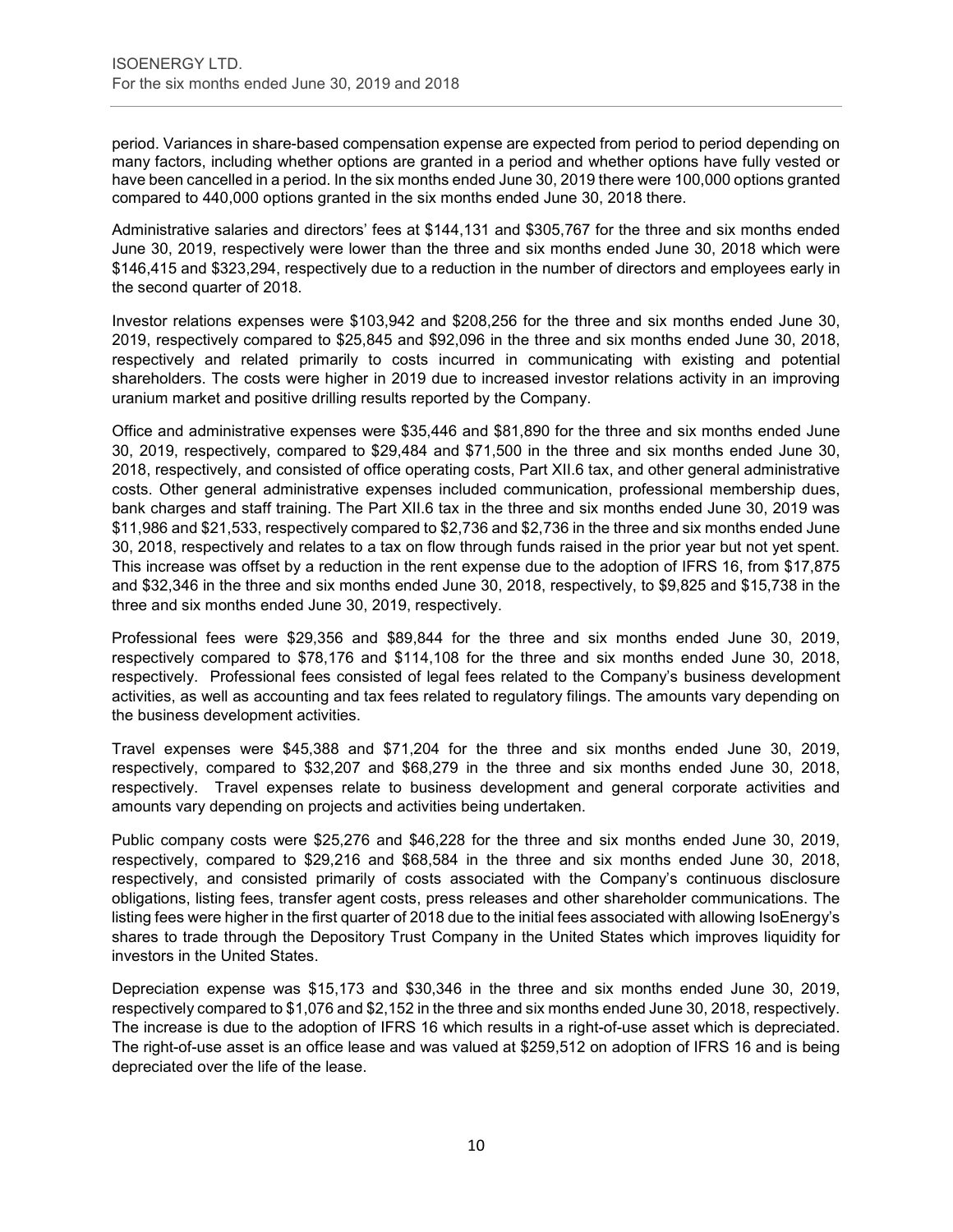# **Other items**

The Company recorded interest income of \$19,166 and \$37,118 in the three and six months ended June 30, 2019, respectively compared to \$7,972 and \$14,909 in the three and six months ended June 30, 2018, respectively which represents interest earned on cash balances. The amounts were higher in the three and six months ended June 30, 2019 due to higher cash balances held.

Interest on lease liability was \$3,124 and \$6,318 for the three and six months ended June 30, 2019, respectively, compared to nil in the three and six months ended June 30, 2018 and relates to the lease liability which was created on the adoption of IFRS 16.

IsoEnergy has rental income of \$7,577 and \$15,153 in the three and six months ended June 30, 2019 compared to nil in the previous period. The Company leases office space; prior to the adoption of IFRS 16, this was netted against rent expense.

The Company raises some of its funds through the issuance of flow-through shares. Based on Canadian tax law, the Company is required to spend this amount on eligible exploration expenditures by December 31 of the year after the shares are issued. The premium received for each flow-through share, which is the price received for the flow-through share in excess of the market price of an ordinary share, is recorded as a flow-through share premium liability. The liability is subsequently reduced when the required exploration expenditures are made, and accordingly, a recovery of flow-through premium is then recorded as a deferred tax benefit. As of June 30, 2019, the Company is obligated to spend \$1,774,993 on eligible exploration expenditures by the end of 2019.

The Company records a deferred tax recovery or expense which is comprised of a recovery on losses recognized in the period and the release of flow-through share premium liability which is offset by the renunciation of flow-through share expenditures to shareholders. In the three and six months ended June 30, 2019, this resulted in an expense (recovery) of \$12,134 and \$89,415, respectively, compared to \$(62,605) and \$(53,573) in the three and six months ended June 30, 2018, respectively, due primarily to the higher flow-through share renunciation. In the three and six months ended June 30, 2019 the Company renounced flow-through share expenditures of \$849,531 and \$2,261,215, respectively, compared to \$356,234 and \$1,118,738 in the three and six months ended June 30, 2018, respectively.

|                                                                    | For the three months ended<br>June 30 |            |    | For the six months ended<br>June 30 |   |            |   |           |
|--------------------------------------------------------------------|---------------------------------------|------------|----|-------------------------------------|---|------------|---|-----------|
|                                                                    |                                       | 2019       |    |                                     |   | 2019       |   | 2018      |
| Deferred income taxes related to operations                        | \$                                    | 101.275    | \$ | 87.781                              | S | 212.647    | S | 193,258   |
| Flow-through renunciation<br>Release of flow-through share premium |                                       | (229, 253) |    | (96, 184)                           |   | (610, 408) |   | (302,060) |
| liability                                                          |                                       | 115.844    |    | 71.008                              |   | 308,346    |   | 162,375   |
|                                                                    |                                       | (12, 134)  | S  | 62.605                              |   | (89, 415)  |   | 53,573    |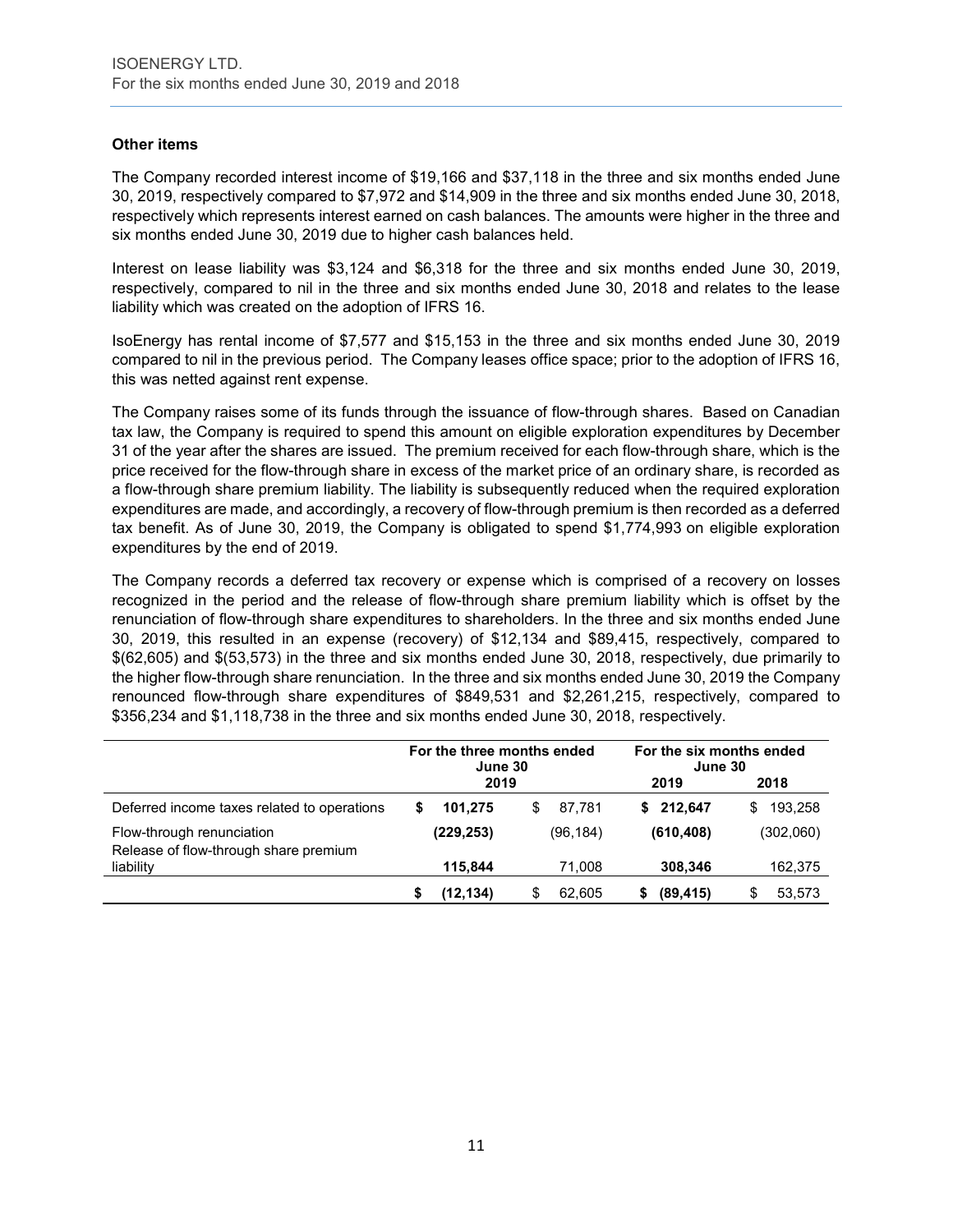# **Financial Position**

The following financial data is derived from the Interim and Annual Financial Statements and should be read in conjunction with IsoEnergy 's Interim and Annual Financial Statements.

|                                   | June 30, 2019 |   | December 31, 2018 |   | December 31, 2017 |
|-----------------------------------|---------------|---|-------------------|---|-------------------|
| Exploration and evaluation assets | \$45,876,136  |   | \$43,473,242      |   | \$ 39,065,805     |
| Total assets                      | \$49,944,119  |   | \$50,070,779      |   | \$42,515,778      |
| Total current liabilities         | 943.009       | S | 816.756           | S | 247.061           |
| Total non-current liabilities     | 767.251       | S | 199.366           | S | 280,740           |
| Working capital $(1)$             | 3,090,151     |   | 6,293,701         |   | 3,254,131         |
| Cash dividends declared per share | Nil           |   | Nil               |   | Nil               |

Working capital is defined as current assets less accounts payable and accrued liabilities and the current portion of the lease liability. The working capital at June 30, 2019 is after deducting the current lease liability of \$65,211 related to the adoption of IFRS 16 which was not on the balance sheet in periods prior to adoption of IFRS 16 on January 1, 2019.

During the six months ended June 30, 2019 the Company capitalized \$2,402,894 of exploration and evaluation costs. See "Discussion of Operations" above.

# **SUMMARY OF QUARTERLY RESULTS**

The following information is derived from the Company's financial statements prepared in accordance with IFRS applicable to interim financial reporting including IAS 34. For all quarterly periods other than those ended December 31, the information below should be read in conjunction with the Company's Interim and Annual financial statements for each of the past seven quarters.

Consistent with the preparation and presentation of the Annual Financial Statements, these unaudited quarterly results are presented in Canadian dollars.

|                                                       | <b>June 30.</b><br>2019 | <b>March</b><br>31.2019 | Dec. 31.<br>2018        | Sept. 30,<br>2018       | June 30,<br>2018                 | March 31.<br>2018   | Dec. 31,<br>2017         | Sept. 30,<br>2017         |
|-------------------------------------------------------|-------------------------|-------------------------|-------------------------|-------------------------|----------------------------------|---------------------|--------------------------|---------------------------|
| Revenue                                               | Nil                     | Nil                     | Nil                     | Nil                     | Nil<br>Nil                       | Nil<br>Nil          | Nil<br>Nil               | <b>NNII</b>               |
| Loss<br><b>Basic and</b><br>diluted loss<br>per share | \$ (450.514)<br>(0.01)  | \$ (552,868)<br>(0.01)  | \$ (525, 160)<br>(0.01) | \$ (518, 694)<br>(0.01) | (255, 136)<br>\$<br>(0.01)<br>\$ | (533.291)<br>(0.01) | (396.968)<br>S<br>(0.01) | (616.982)<br>\$<br>(0.01) |

IsoEnergy does not derive any revenue from its operations. Its primary focus is the acquisition, exploration and evaluation of mineral properties. As a result, the loss per period has fluctuated depending on the Company's activity level and periodic variances in certain items. Quarterly periods are therefore not comparable.

#### **LIQUIDITY AND CAPITAL RESOURCES**

IsoEnergy has no revenue-producing operations, earns only minimal interest income on cash, and is expected to have recurring operating losses. As at June 30, 2019, the Company had an accumulated deficit of \$7,864,004.

The Company has raised funds through the issuance of flow-through shares. Based on Canadian tax law, the Company is required to spend this amount on eligible exploration expenditures by December 31 of the year after the year in which the shares were issued. As of June 30, 2019, the Company is obligated to spend \$1,774,993 on eligible exploration expenditures by the end of 2019

As at the date of this MD&A, the Company has approximately \$2.0 million in cash and \$2.2 million in working capital.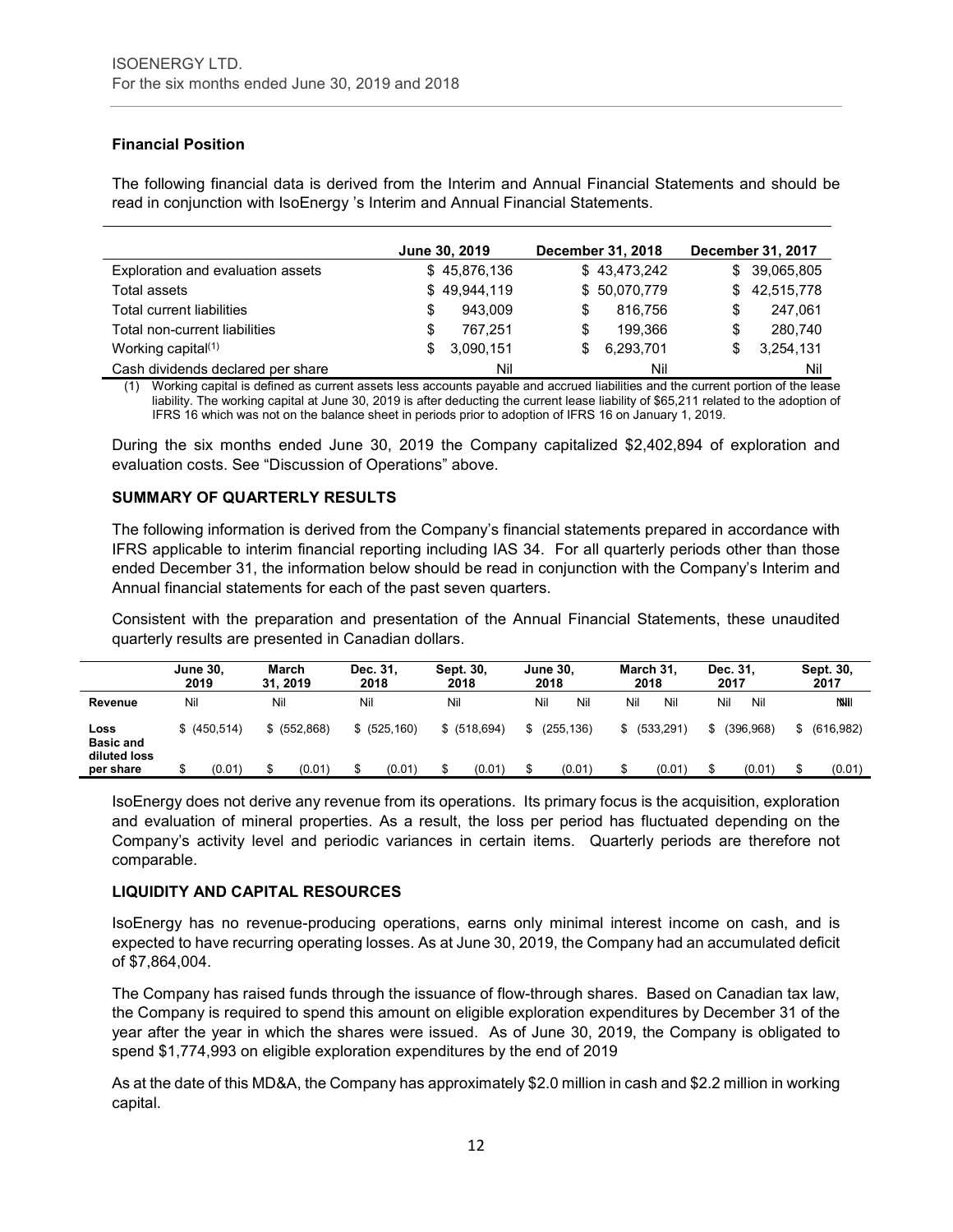As at the date hereof the Company has sufficient funds to finance its general and administrative costs for at least the next 12 months, however it may have to curtail corporate expenses or raise additional funds.

The Company's properties are in good standing with the applicable governmental authority until between January 28, 2020 and May 28, 2040 and the Company does not have any contractually imposed expenditure requirements.

Management will determine whether to accept any offer to finance weighing such things as the financing terms, the results of exploration, the Company's share price at the time and current market conditions, among others. Circumstances that could impair the Company's ability to raise additional funds include general economic conditions, the price of uranium and the other factors set forth under "Risk Factors" in the Company's Annual Information Form and above under "Industry and Economic Factors that May Affect the Business". A failure to obtain financing as and when required could require the Company to further reduce its exploration and corporate activity levels.

The Company has not paid any dividends and management does not expect that this will change in the near future.

Working capital is held almost entirely in cash, significantly reducing any liquidity risk of financial instruments held by IsoEnergy.

# **OFF-BALANCE SHEET ARRANGEMENTS**

The Company had no off-balance sheet arrangements as at June 30, 2019 or as at the date hereof.

#### **TRANSACTIONS WITH RELATED PARTIES**

Except as noted below, the only transactions between the Company and related parties are transactions between the Company and its key management personnel. Key management personnel include those persons having authority and responsibility for planning, directing and controlling the activities of the Company as a whole. The Company has determined that key management personnel consists of executive and non-executive members of the Company's Board of Directors and corporate officers.

Key management personnel include those persons having authority and responsibility for planning, directing and controlling the activities of the Company as a whole. The Company has determined that key management personnel consists of executive and non-executive members of the Company's Board of Directors and corporate officers.

Key management personnel include those persons having authority and responsibility for planning, directing and controlling the activities of the Company as a whole. The Company has determined that key management personnel consists of executive and non-executive members of the Company's Board of Directors and corporate officers.

| Six months ended June 30, 2019                              | <b>Short term</b><br>compensation | Share-based<br>compensation | Total         |
|-------------------------------------------------------------|-----------------------------------|-----------------------------|---------------|
| Expensed in the statement of loss and<br>comprehensive loss | 249,705<br>\$                     | 114.387                     | 364.092<br>S. |
| Capitalized to exploration and evaluation assets            | 196.260                           | 19.591                      | 215,851       |
|                                                             | 445.965                           | 133.978                     | 579,943       |

Remuneration attributed to key management personnel is summarized as follows: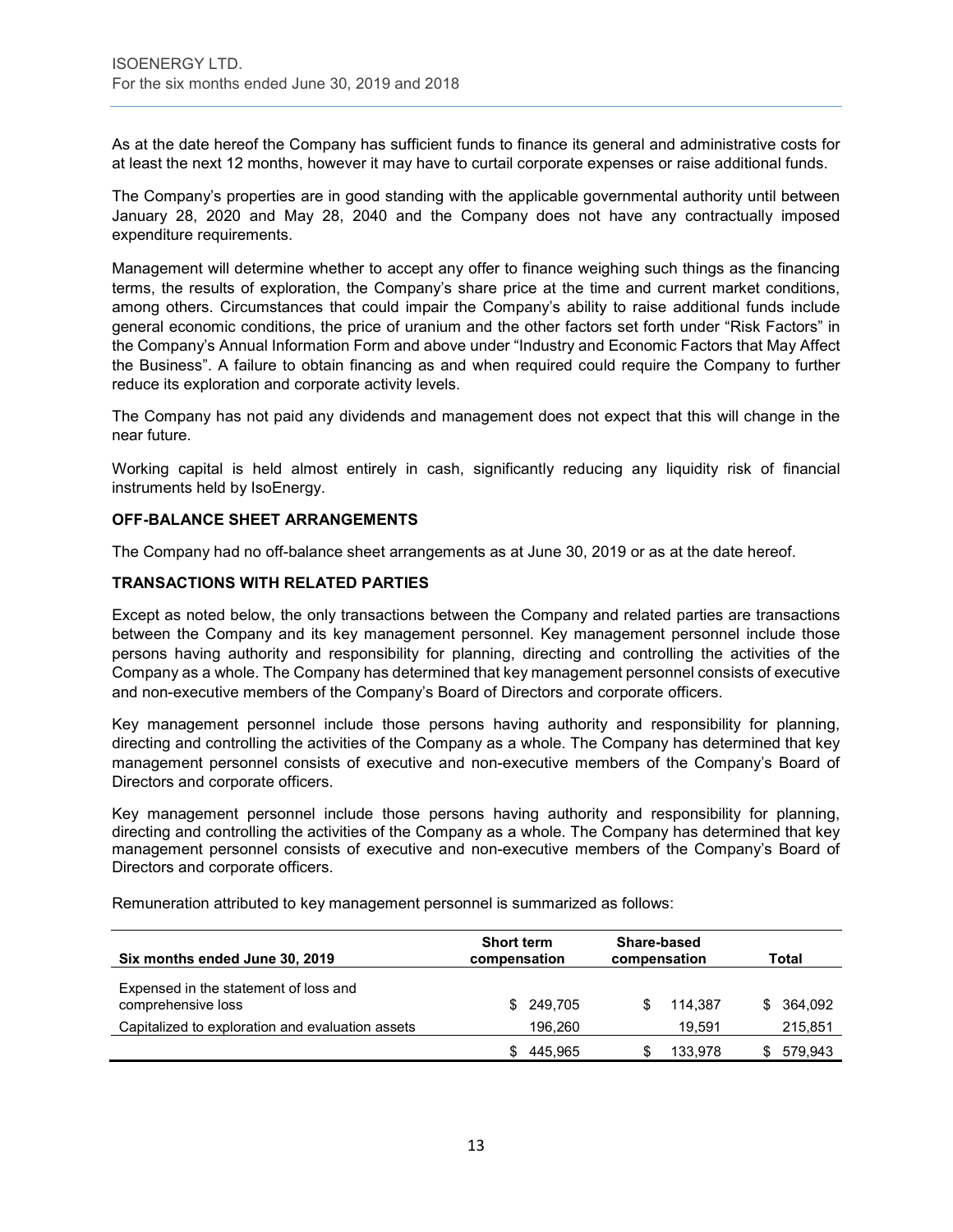| Six months ended June 30, 2018                              | <b>Short term</b><br>compensation |         | Share-based<br>compensation |   | Total   |
|-------------------------------------------------------------|-----------------------------------|---------|-----------------------------|---|---------|
| Expensed in the statement of loss and<br>comprehensive loss | SS.                               | 249.300 | \$<br>173.081               |   | 422.381 |
| Capitalized to exploration and evaluation assets            |                                   | 184.664 | 72.494                      |   | 257,158 |
|                                                             |                                   | 433.964 | 245.575                     | S | 679.539 |

As of June 30, 2019, \$12,500 (December 31, 2018 – nil) was included in accounts payable and accrued liabilities owing to directors and officers for compensation.

During the six months ended June 30, 2019, the Company leased equipment from NexGen for \$nil (2018  $-$  \$6,297).

The Company charges office lease and administrative expenditures to NxGold Ltd. ("NxGold"), a company with officers and directors in common. During the six months ended June 30, 2019, office lease and administrative expenditures charged to NxGold amounted to \$53,066 (2018 – \$23,000). As at June 30, 2019, the Company was due nil from NxGold (December 31, 2018 - nil) related to office lease and administrative expenditures. As at June 30, 2019, IsoEnergy owes NxGold \$17,850 (December 31, 2018 – nil) related to leasehold improvements paid for by NxGold and recovered from the lessor.

# **OUTSTANDING SHARE DATA**

The authorized capital of IsoEnergy consists of an unlimited number of common shares. As of August 7, 2019, there were 68,363,868 common shares outstanding and 6,420,000 stock options outstanding, each entitling the holder to purchase one common share of IsoEnergy at the prices set forth below.

Stock options outstanding at August 7, 2019 together with the expiry date and exercise price thereof are set forth below:

|                   | Exercise price | Number of options | Exercise price per |                   |
|-------------------|----------------|-------------------|--------------------|-------------------|
| Number of options | per option     | exercisable       | option             | Expiry date       |
| 3,100,000         | \$1.00         | 3,100,000         | \$1.00             | October 25, 2021  |
| 100,000           | \$1.00         | 100.000           | \$1.00             | October 24, 2021  |
| 250,000           | \$1.00         | 250,000           | \$1.00             | January 4, 2022   |
| 50,000            | \$1.00         | 50,000            | \$1.00             | May 25, 2022      |
| 400,000           | \$0.57         | 266,663           | \$0.57             | January 8, 2023   |
| 1,120,000         | \$0.36         | 759.994           | \$0.36             | July 30, 2023     |
| 1,300,000         | \$0.42         | 441,662           | \$0.42             | December 28, 2023 |
| 100,000           | \$0.50         |                   | \$0.50             | June 5, 2024      |
| 6,420,000         | \$0.74         | 4,968,319         | \$0.83             |                   |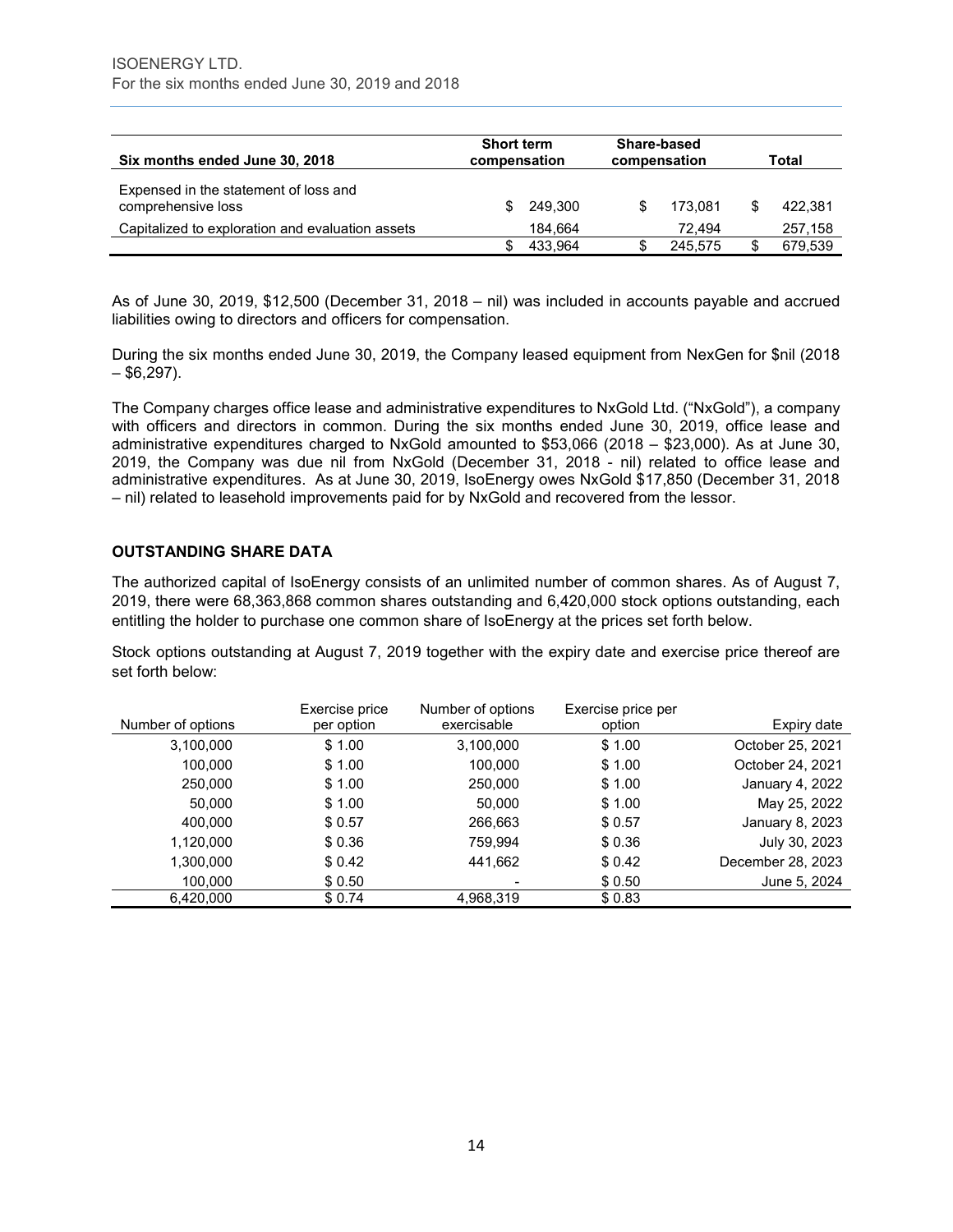Warrants outstanding at August 7, 2019 together with the expiry date and exercise price thereof are set forth below:

| <b>Expiry</b><br><b>Date</b> | <b>Number of warrants</b> | <b>Weighted average</b><br>exercise price per<br>share |
|------------------------------|---------------------------|--------------------------------------------------------|
| April 19, 2021               | 2,400,260                 | \$0.60                                                 |
| December 20, 2020            | 493.077                   | \$0.38                                                 |
|                              | 2,893,337                 | 0.56                                                   |

# **CRITICAL ACCOUNTING ESTIMATES**

The preparation of the financial statements requires management to make judgments, estimates and assumptions that affect the reported amounts of assets, liabilities and contingent liabilities at the date of the financial statements and the reported amounts of revenues and expenses during the reporting period. Estimates and assumptions are continuously evaluated and are based on management's experience and other factors, including expectations of future events that are believed to be reasonable in the circumstances. Uncertainty about these judgments, estimates and assumptions could result in a material adjustment to the carrying amount of the asset or liability affected in future periods.

Information about significant areas of estimation uncertainty considered by management in preparing the Annual Financial Statements is as follows:

#### *i. Impairment*

At the end of each financial reporting period the carrying amounts of the Company's non-financial assets are reviewed to determine whether there is any indication that those assets have suffered an impairment loss or reversal of previous impairment. Where such an indication exists, the recoverable amount of the asset is estimated in order to determine the extent of the impairment, if any. With respect to exploration and evaluation assets, the Company is required to make estimates and judgments about the future events and circumstances and whether the carrying amount of intangible exploration assets exceeds its recoverable amount. Recoverability depends on various factors, including the discovery of economically recoverable reserves, the ability of the Company to obtain the necessary financing to complete development and upon future profitable production or proceeds from the disposition of the exploration and evaluation assets themselves. Additionally, there are numerous geological, economic, environmental and regulatory factors and uncertainties that could impact management's assessment as to the overall viability of its properties or its ability to generate future cash flows necessary to cover or exceed the carrying value of the Company's exploration and evaluation assets.

#### *ii. Share-based payments*

The Company uses the Black-Scholes option pricing model to determine the fair value of options in order to calculate share-based payment expenses. The Black-Scholes model involves six key inputs to determine fair value of an option: risk-free interest rate, exercise price, market price at date of issue, expected dividend yield, expected life, and expected volatility. Certain of the inputs are estimates that involve considerable judgment and are, or could be, affected by significant factors that are out of the Company's control. The Company is also required to estimate the future forfeiture rate of options based on historical information in its calculation of share-based payment expenses.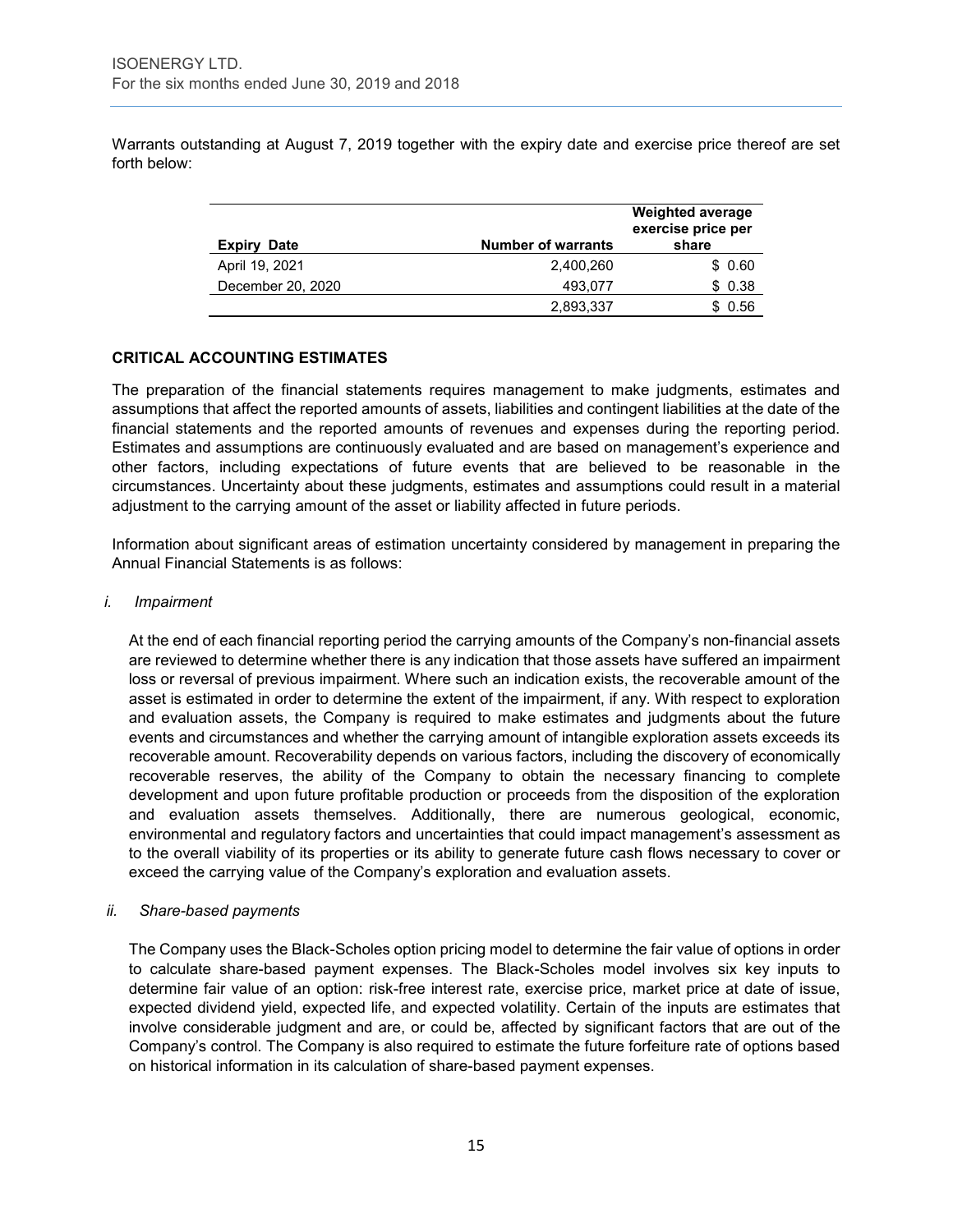# **CHANGES IN ACCOUNTING POLICIES**

The accounting policies followed by the Company are set out in Note 4 to the Annual Financial Statements and have been consistently followed in preparation of the Interim Financial Statements except as noted below.

#### **New standards adopted:**

The Company has applied IFRS16 - *Leases* using the modified retrospective approach and therefore the comparative information has not been restated and continues to be reported under IAS 17 *Leases* and IFRIC 4 *Determining whether an arrangement contains a lease.*

For the purpose of applying the modified retrospective approach to its office lease, the Company elected to measure the right-of-use asset at an amount equal to the lease liability at the date of initial application. At January 1, 2019, the Company recognized a right-of-use asset and lease liability of \$259,512 in respect of its office lease.

#### **Policy applicable from January 1, 2019**

At inception of a contract, the Company assesses whether a contract is, or contains, a lease. A contract is, or contains, a lease if the contract conveys the right to control the use of an identified asset for a period of time in exchange for consideration. To assess whether a contract conveys the right to control the use of an identified asset, the Company assesses whether:

- The contract involves the use of an identified asset
- The Company has the right to obtain substantially all of the economic benefits from the use of the asset throughout the period of use; and
- The Company has the right to direct the use of the asset.

As a lessee, the Company recognizes a right-of-use asset and a lease liability at the lease commencement date. The right-of-use asset is initially measured at cost, which comprises the initial amount of the lease liability adjusted for any lease payments made at or before the commencement date, plus any initial direct costs incurred and an estimate of costs to dismantle and remove the underlying asset or to restore the underlying asset or the site on which it is located, less any lease incentives received.

The right-of-use asset is subsequently depreciated using the straight-line method from the commencement date to the earlier of the end of the useful life of the right-of-use asset or the end of the lease term. The estimated useful lives of the right-of-use assets are determined on the same basis as those of the property and equipment. In addition, the right-of-use asset is periodically reduced by impairment losses, if any, and adjusted for certain remeasurements of the lease liability.

The lease liability is initially measured at the present value of the lease payments that are not paid at the commencement date, discounted using the interest rate implicit in the lease or, if that rate cannot be readily determined, the Company's incremental borrowing rate. Generally, the Company uses its incremental borrowing rate as the discount rate.

The lease liability is measured at amortized cost using the effective interest method.

The Company presents the right-of-use asset related to its office lease in property and equipment.

#### **Short-term leases and leases of low-value assets**

The Company has elected not to recognize right-of-use assets and lease liabilities for short-term leases that have a lease term of 12 months or less and leases of low-value assets. The Company recognizes the lease payments associated with these leases as an expense on a straight-line basis over the lease term.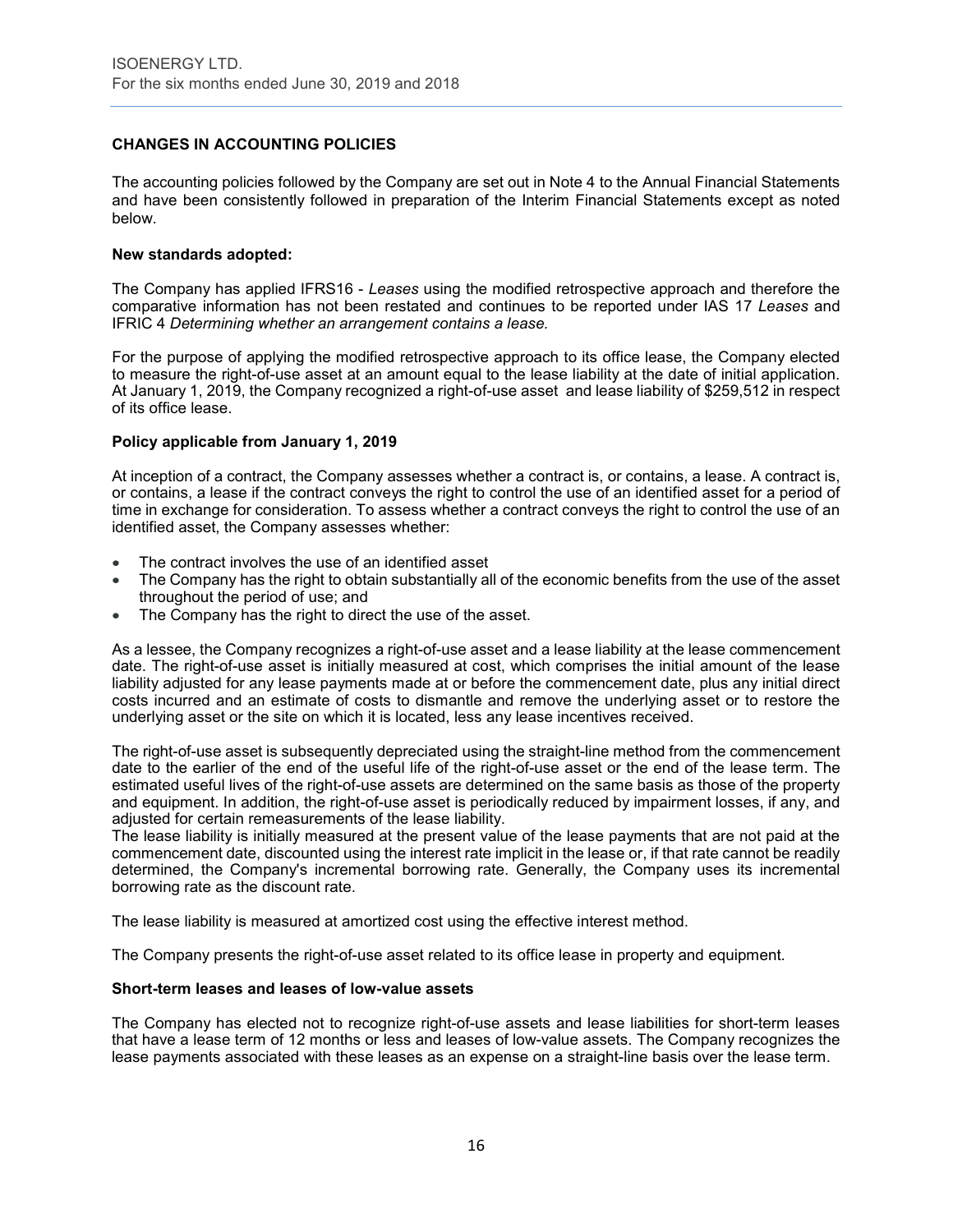#### **Subleased office space**

When the Company acts as a lessor, it determines at lease inception whether each lease is a finance lease or an operating lease.

To classify each lease, the Company makes an overall assessment of whether the lease transfers substantially all of the risks and rewards incidental to ownership of the underlying asset. If this is the case, then the lease is a finance lease; if not it is an operating lease. As part of this assessment, the Company considers certain indicators such as whether the lease is for the major part of the economic life of the asset.

When the Company is an intermediate lessor, it accounts for its interests in the head lease and the sub-lease separately. It assesses the lease classification of the sub-lease by reference to the right-of-use asset arising from the head lease, not with reference to the underlying asset.

# **CAPITAL MANAGEMENT**

The Company manages its capital structure and makes adjustments to it, based on the funds available to the Company, in order to support the acquisition, exploration and evaluation of assets. The Board does not impose quantitative return on capital criteria for management, but rather relies on the expertise of the Company's management to sustain the future development of the business.

In the management of capital, the Company considers all types of equity and is dependent on third party financing, whether through debt, equity, or other means. The properties in which the Company currently has an interest are in the exploration stage. As such the Company, has historically relied on the equity markets to fund its activities. The Company will continue to assess new properties and seek to acquire an interest in additional properties if it determines that there is sufficient geologic or economic potential and if it has adequate financial resources to do so.

Although the Company has been successful in raising funds to date, there is no assurance that the Company will be successful in obtaining required financing in the future or that such financing will be available on terms acceptable to the Company.

Management reviews its capital management approach on an ongoing basis and believes that this approach, given the relative size of the Company, is reasonable. The Company is not subject to externally imposed capital requirements. There were no changes in the Company's approach to capital management during the period.

#### **FINANCIAL INSTRUMENTS**

The Company's financial instruments consist of cash, amounts receivable, accounts payable and accrued liabilities.

The fair values of the Company's financial instruments approximate their carrying value, due to their shortterm maturities or liquidity. The Company's cash and amounts receivable are initially recorded at fair value and subsequently at amortized cost with accrued interest recorded in accounts receivable.

#### **Financial instrument risk exposure**

As at June 30, 2019, the Company's financial instrument risk exposure and impact thereof on the Company's financial instruments is summarized below:

#### (a) **Credit Risk**

Credit risk is the risk that one party to a financial instrument will fail to discharge an obligation and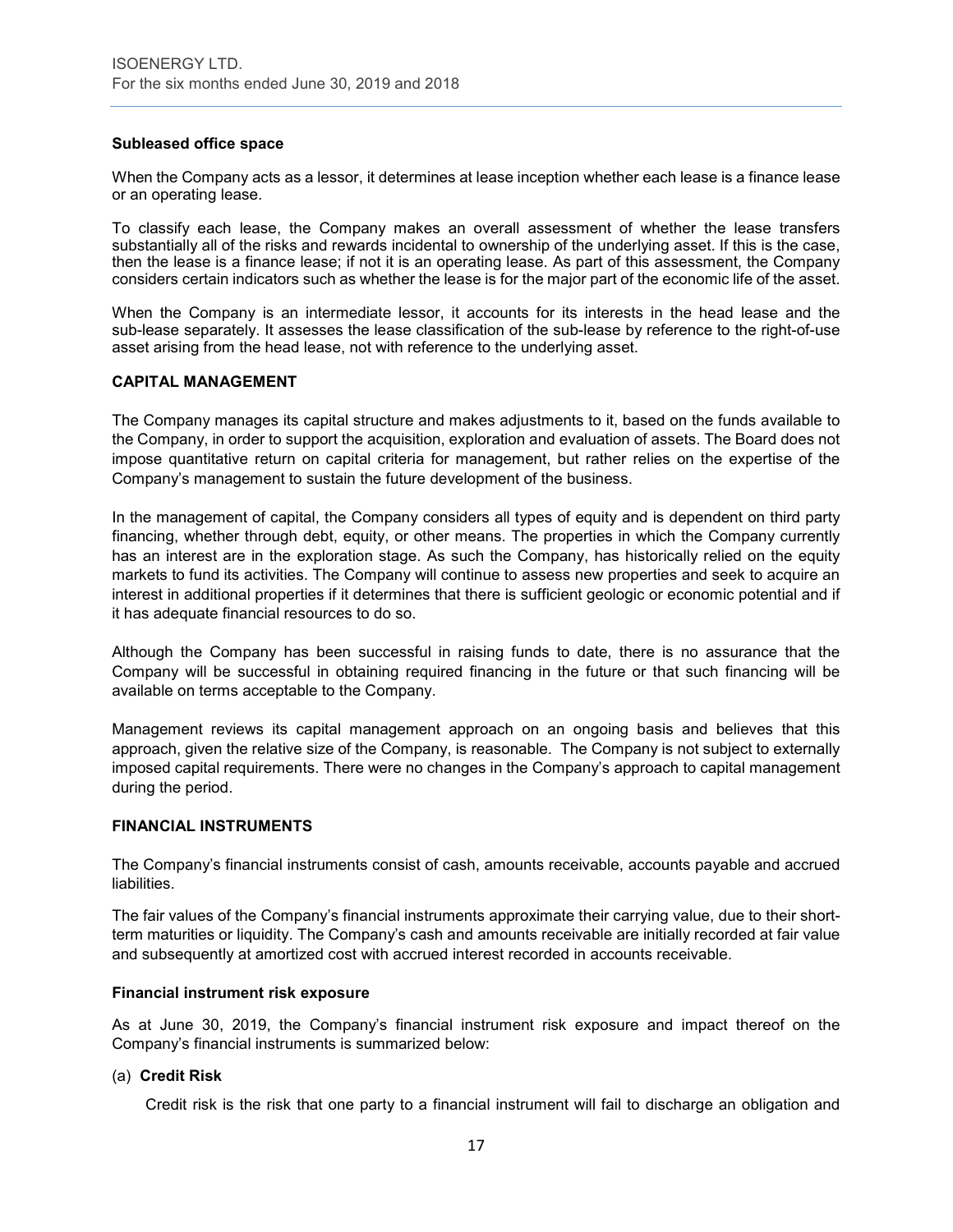cause the other party to incur a financial loss. As at June 30, 2019, the Company has cash on deposit with a large Canadian bank. Credit risk is concentrated as a significant amount of the Company's cash and cash equivalents is held at one financial institution. Management believes the risk of loss to be remote. The Company's amounts receivable consists of input tax credits receivable from the Government of Canada and interest accrued on cash equivalents. Accordingly, the Company does not believe it is subject to significant credit risk.

# (b) **Liquidity Risk**

Liquidity risk is the risk that an entity will encounter difficulty in raising funds to meet its obligations under financial instruments. The Company manages liquidity risk by maintaining sufficient cash balances. Liquidity requirements are managed based on expected cash flows to ensure that there is sufficient capital to meet short-term obligations. As at June 30, 2019, the Company had a working capital balance of \$3,090,151, including cash of \$3,448,058.

# (c) **Market Risk**

Market risk is the risk of loss that may arise from changes in market factors such as interest rates, foreign exchange rates and commodity and equity prices.

# (i) **Interest Rate Risk**

Interest rate risk is the risk that the future cash flows from a financial instrument will fluctuate due to changes in market interest rates. The Company holds its cash in bank accounts that earn variable interest rates. Due to the short-term nature of these financial instruments, fluctuations in market rates do not have a significant impact on the estimated fair value of the Company's cash and cash equivalent balances as of June 30, 2019.

#### (ii) **Foreign Currency Risk**

The functional currency of the Company is the Canadian dollar. Currency transaction risk and currency translation risk is the risk that fluctuations of the Canadian dollar in relation to other currencies may impact the fair value of financial assets, liabilities and operating results. As of June 30, 2019, the Company had no financial assets and liabilities that were subject to currency translation risk. The Company maintains a Canadian dollar bank account in Canada.

#### (iii) **Price Risk**

The Company is exposed to price risk with respect to commodity and equity prices. Equity price risk is defined as the potential adverse impact of movements in individual equity prices or general movements in the level of the stock market on the Company's financial performance. Commodity price risk is defined as the potential adverse impact of commodity price movements and volatilities on financial performance and economic value. Future declines in commodity prices may impact the valuation of long-lived assets. The Company closely monitors the commodity prices of uranium, individual equity movements, and the stock market.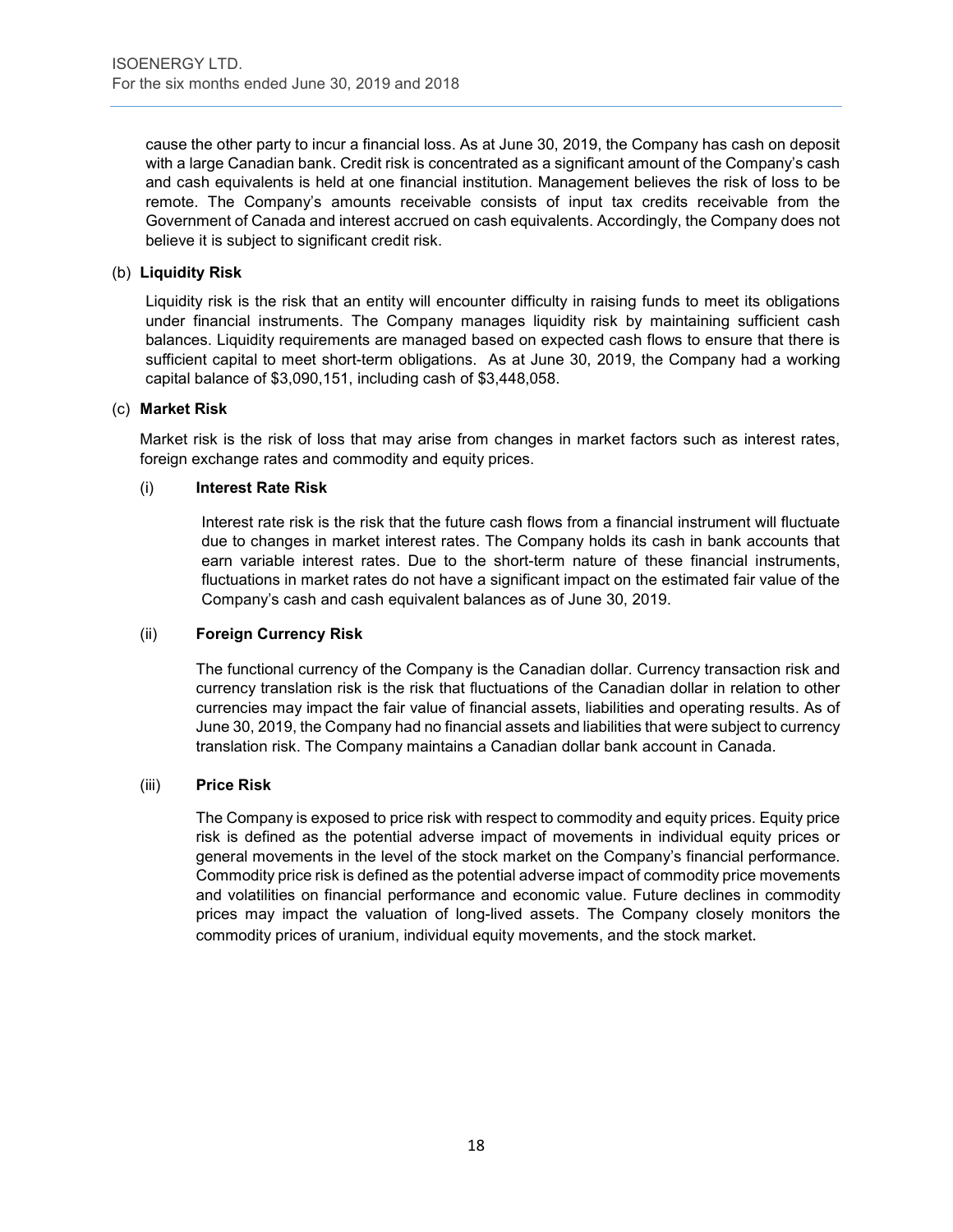# **RISK FACTORS**

The operations of the Company are speculative due to the high-risk nature of its business which is the exploration of mineral properties. For a comprehensive list of the risks and uncertainties facing the Company, please see "Risk Factors" in the Company's MD&A for the year ended December 31, 2018 and the "Industry and Economic Factors that May Affect the Business" included above the Overall Performance section of this MD&A. These are not the only risks and uncertainties that IsoEnergy faces. Additional risks and uncertainties not presently known to the Company or that the Company currently considers immaterial may also impair its business operations. These risk factors could materially affect the Company's future operating results and could cause actual events to differ materially from those described in forward-looking statements relating to the Company.

# **SEGMENT INFORMATION**

The Company operates in one reportable segment, being the acquisition, exploration and development of uranium properties. All of the Company's non-current assets are located in Canada.

# **ADDITIONAL DISCLOSURE FOR VENTURE ISSUERS WITHOUT SIGNIFICANT REVENUE**

Additional disclosure concerning IsoEnergy 's general and administrative expenses and exploration and evaluation expenses and assets is set forth above under "*Results of Operations*" and in the Company's statement of loss and comprehensive loss contained in its Interim Financial Statements for the three months ended June 30, 2019 and 2018, which is available on IsoEnergy 's website or on its profile at [www.sedar.com.](http://www.sedar.com/)

#### **NOTE REGARDING FORWARD-LOOKING INFORMATION**

*This MD&A contains "forward-looking statements" (also referred to as "forward-looking information") within the meaning of applicable Canadian securities legislation. All statements, other than statements of historical facts, included in this MD&A that address activities, events or developments that IsoEnergy expects or anticipates will or may occur in the future, including, without limitation, statements about the future exploration activities; sources, and proposed uses, of funds; capital and operating cost estimates, including general and administrative expenses; expectations regarding the ability to raise capital for future activities; and other such matters are forward-looking statements. When used in this MD&A, the words "estimate", "plan", "anticipate", "expect", "intend", "believe" and similar expressions are intended to identify forwardlooking statements.* 

*Forward-looking information and statements are based on the then current expectations, beliefs, assumptions, estimates and forecasts about IsoEnergy 's business and the industry and markets in which it operates. Forward-looking information and statements are made based upon certain assumptions and other important factors that could cause the actual results, performances or achievements of IsoEnergy to be materially different from future results, performances or achievements expressed or implied by such information or statements. Such information and statements are based on numerous assumptions including, among others, that the results of planned exploration activities are as anticipated, the price of uranium, the anticipated cost of planned exploration activities, that general business and economic conditions will not change in a material adverse manner, that financing will be available if and when needed on reasonable terms and that third party contractors, equipment, supplies and governmental and other approvals required to conduct IsoEnergy 's planned exploration activities will be available on reasonable terms and in a timely manner.* 

*Forward-looking information and statements involve known and unknown risks, uncertainties and other*